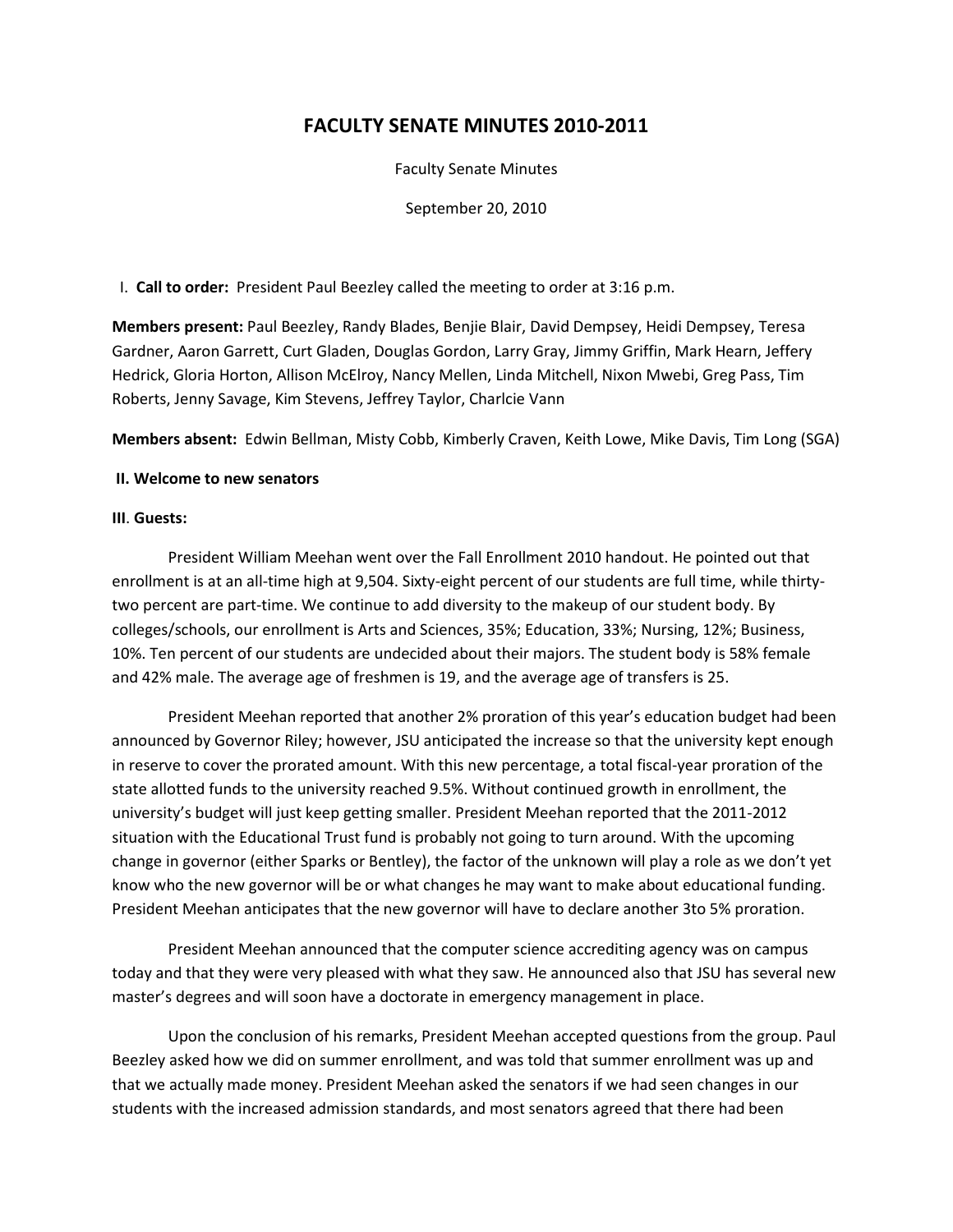changes, including better writing (Gloria Horton) and more involvement (Jimmy Griffin. Nancy Mellen asked what might be done about faculty members buying parking stickers and giving them to their children so that they could park in faculty spaces. President Meehan said that would be hard to police if the faculty members are registering the cars in their own names. Heidi Dempsey asked if EH 100, formerly EH 098, was still a remedial course. The answer was yes. President Meehan asked that we encourage our students to use the sidewalks on Highway 204 and reported that there were more bus riders this year. Finally, Heidi asked if the new stadium was making money and was told that fourteen suites have been sold and will be rented out. Fifty-five more club level seats were sold on the Monday following the JSU-Ole Miss game and that more tickets were sold in two days after that game than had been sold the entire previous year.

Dr. Joe Delap addressed the senate on behalf of Dr. Rebecca Turner, reaffirming her commitment to protect professional development money and research grant money in these tough economic times. A call will go out soon for professional development grants; research grant proposal calls will go out in January.

Dr. Delap talked about an Alert program to notify advisors of advisees in academic trouble. Advisors will receive notification both at mid-term and at the end of the term; they will then be able to talk to advisees about their status and about how they can improve their academic standing. The e-mails to advisors will not contain the grade itself because of the sensitivity of the information; the e-mail will direct the advisor to Banner to check the student record.

Dr. Delap thanked those who helped with the faculty tailgate for the September 11 home game and said these will probably become an annual tradition.

He discussed preparations for SACS and JSU's change from a master's to a doctoral institution. He said we need to do more assessment of student outcomes because they are a good way to retain students. He talked about our plans to identify ourselves as a learning-centered institution.

David Dempsey asked whether there could be some changes in the business procedures for travel, stating that the current policy often keeps faculty from getting good prices on airfares since we can't get travel authorizations presently unless funding has been approved.

Heidi Dempsey asked if there were any way to do a pre-authorization/contingency travel plan. Dr. Delap answered by saying initial approvals were up to the department chair.

Jimmy Griffin suggested that the Welfare Committee look at this issue and get some kind of proposal together.

Jeff Hedrick complained that University policy precluding online purchases is hindering his getting needed software from Apple.

Nixon Mwebi observed that spring and fall grant application due dates are not timed to coincide with times of many spring and fall meetings in his discipline. He also asked that there be more feedback from the Research Committee when grants are not funded.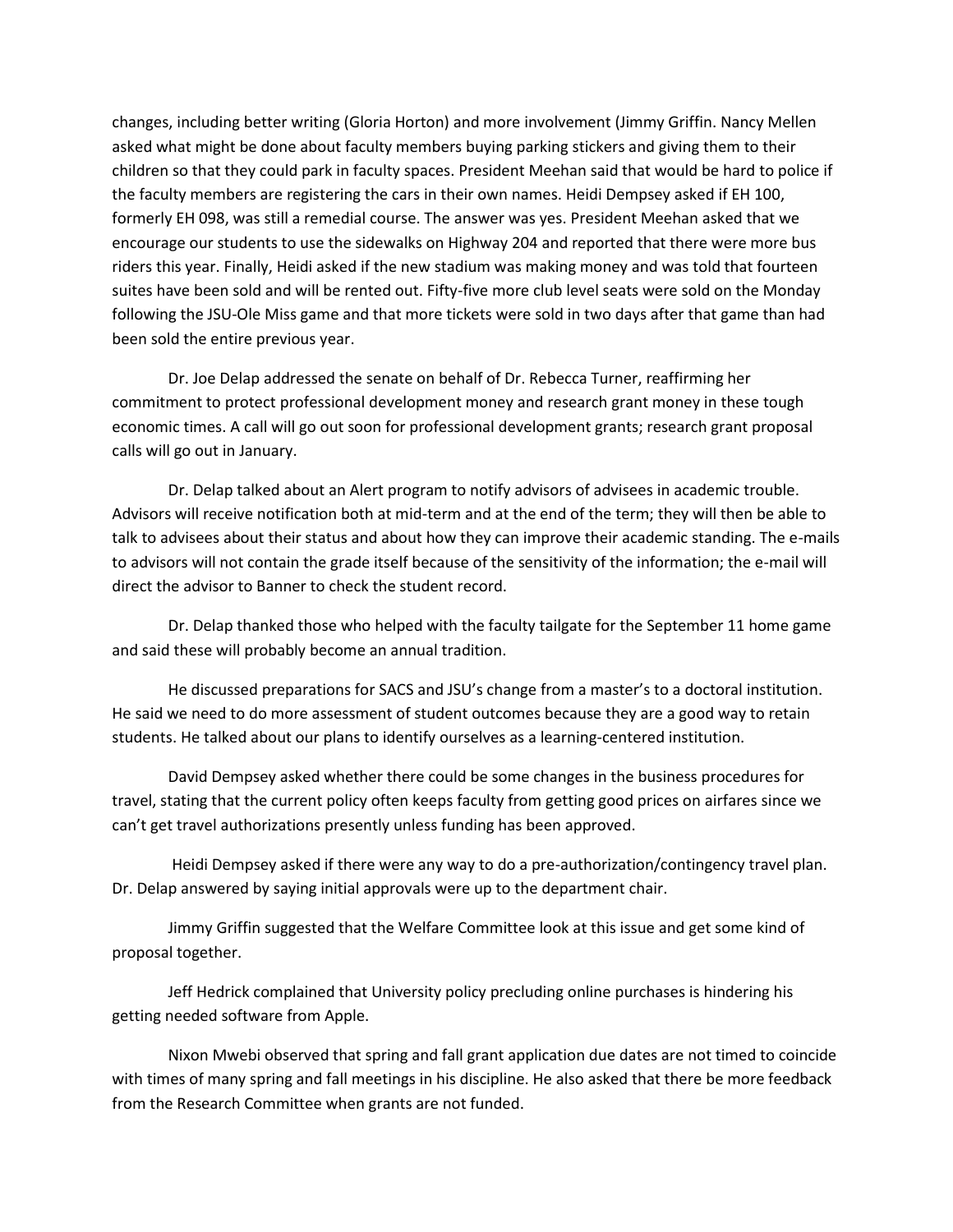There was some discussion of the difficulty of tracking retention when students drop out, especially in online courses.

Charlcie Vann said that Boys to Men, is a new mentoring program for freshman minority male students and that the program is a collaboration between JSU Anniston Wellness and the University Housing department.

Dr. Jean Pugliese spoke to the senate about Circle K Club, which has been reactivated on campus this year. She said the group is looking for a new sponsor and asked us to ask if anyone in our department may be interested. She told us that they meet once a month on Monday evening and that they do service and fund-raising for various causes. She asked anyone interested in sponsoring to let her know.

**IV. Approval of Minutes:** The minutes of the May 10, 2010 meeting were approved as corrected.

#### **V. Old Business**:

President Beezley brought up the following items of old business:

A. Summer course loads and pay: We need a proposal that will persuade the deans to pass the teaching of two courses in a short term.

B. Academic Promotion Pay Raises: This has been tabled due to proration but will be kept on the senate agenda.

C. Distinguished Professor Rank: Word is that this has been approved, but official documents stating qualifications and selection process are still being crafted.

D. Distinguished Instructor/Senior Instructor: This senate recommendation has been given to Dr. Turner, who will present it to the Deans Council.

E. Adjunct Pay: This has been delayed, but President Beezley will bring it back up.

F. Faculty Reunion: The reunion did take place, but due to a city ordinance, the beer that was supposed to have been provided was not. Also, the VPASA's office could not fund this because state money cannot be used for alcohol. President Beezley hopes that the tailgating party can occur at every game and hopes faculty will buy into this.

#### **VI. New Business:**

Referring to the lack of across-the-board pay raises for faculty that have existed during the past several years, President Beezley expressed his feelings that, at least, we have jobs and are not being furloughed as some teachers are.

Randy Blades voiced his concern over the president' announcement that he hoped to be able to give what he termed "bonuses" around the beginning of 2011, saying that as soon as anyone heard the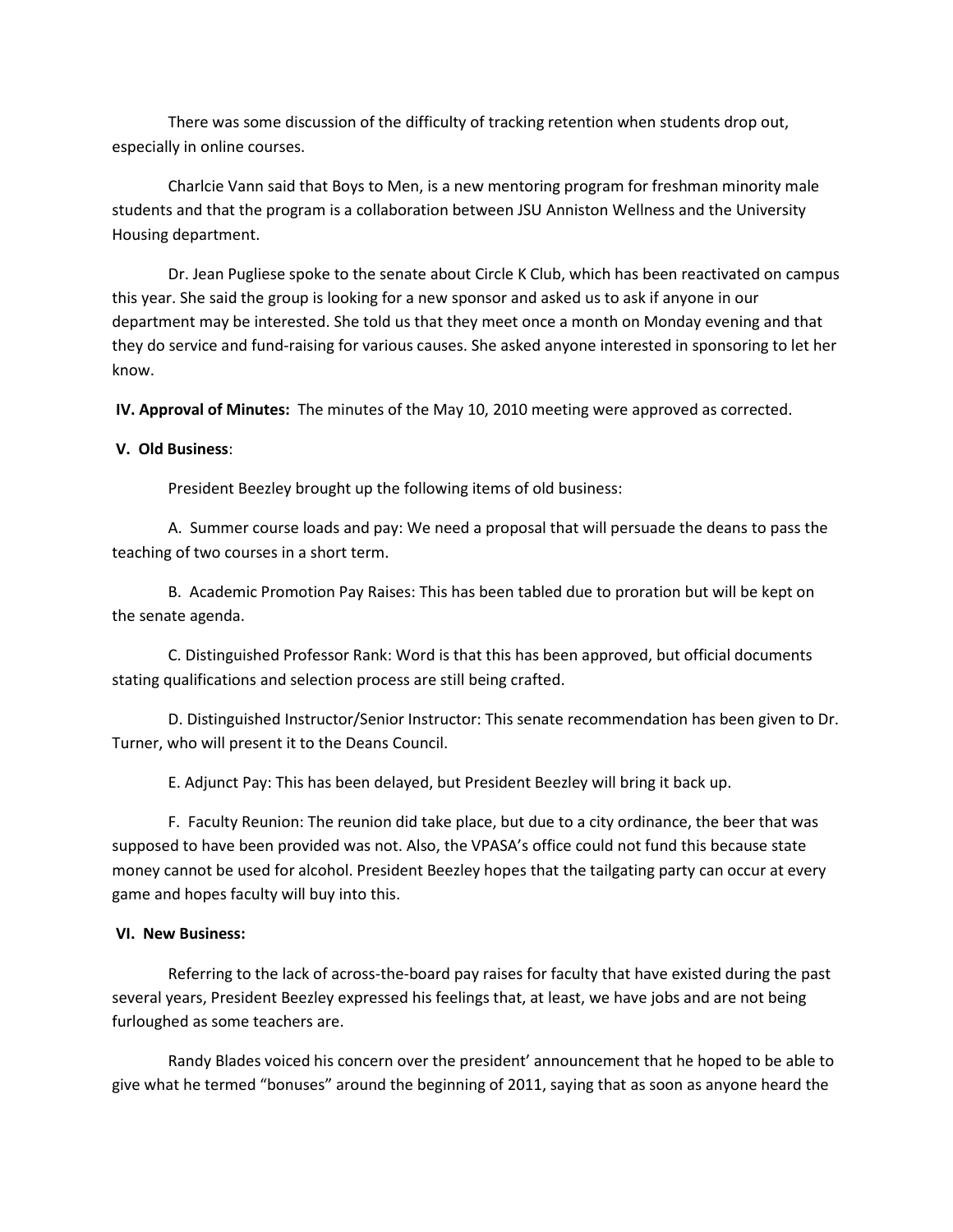word "bonus," there would be criticism. He suggested that the better term might be "assistance" to cover the increased cost of health insurance.

Greg Pass suggested the term "health insurance allowance."

It was pointed out the JSU was the only state university that did not increase tuition by double digits for 2010-2011.

President Beezley will attend the Board of Trustees meeting where he plans to address the university's move to Division I. He will also address whether academic fundraising has been hurt by the stadium.

Jimmy Griffin expressed that he wants the Board of Trustees to understand that our desire is that academics must not suffer but must move forward.

Linda Mitchell pointed out that we are losing Foreign Language students in education because they cannot get courses they need at a time when the demand for teachers of foreign language and for personnel proficient in languages is growing rapidly.

In nursing, the potential for growth is being stymied by our inability to afford more faculty.

Heidi Dempsey pointed out that we can make money as a university only if faculty have the resources needed to draw students.

Nancy Mellen expressed concern that in her department, advisement never cuts off and that faculty cannot always be on campus whenever a student wants advisement.

Paul Beezley suggested that we look at set times for advisement.

Heidi Dempsey sees a different culture for advisement at JSU, one where students think they can wait until they are ready to seek advisement and get the classes and times they want, no matter how long they have waited.

Paul also announced the following committee chairs for the 2010-2011 Faculty Senate:

| Admissions and Scholarship | Gloria Horton  |
|----------------------------|----------------|
| Elections                  | Teresa Gardner |
| <b>Honors</b>              | Heidi Dempsey  |
| <b>Policies</b>            | Larry Gray     |
| Welfare                    | Jimmy Griffin  |

#### **VII. Announcements:**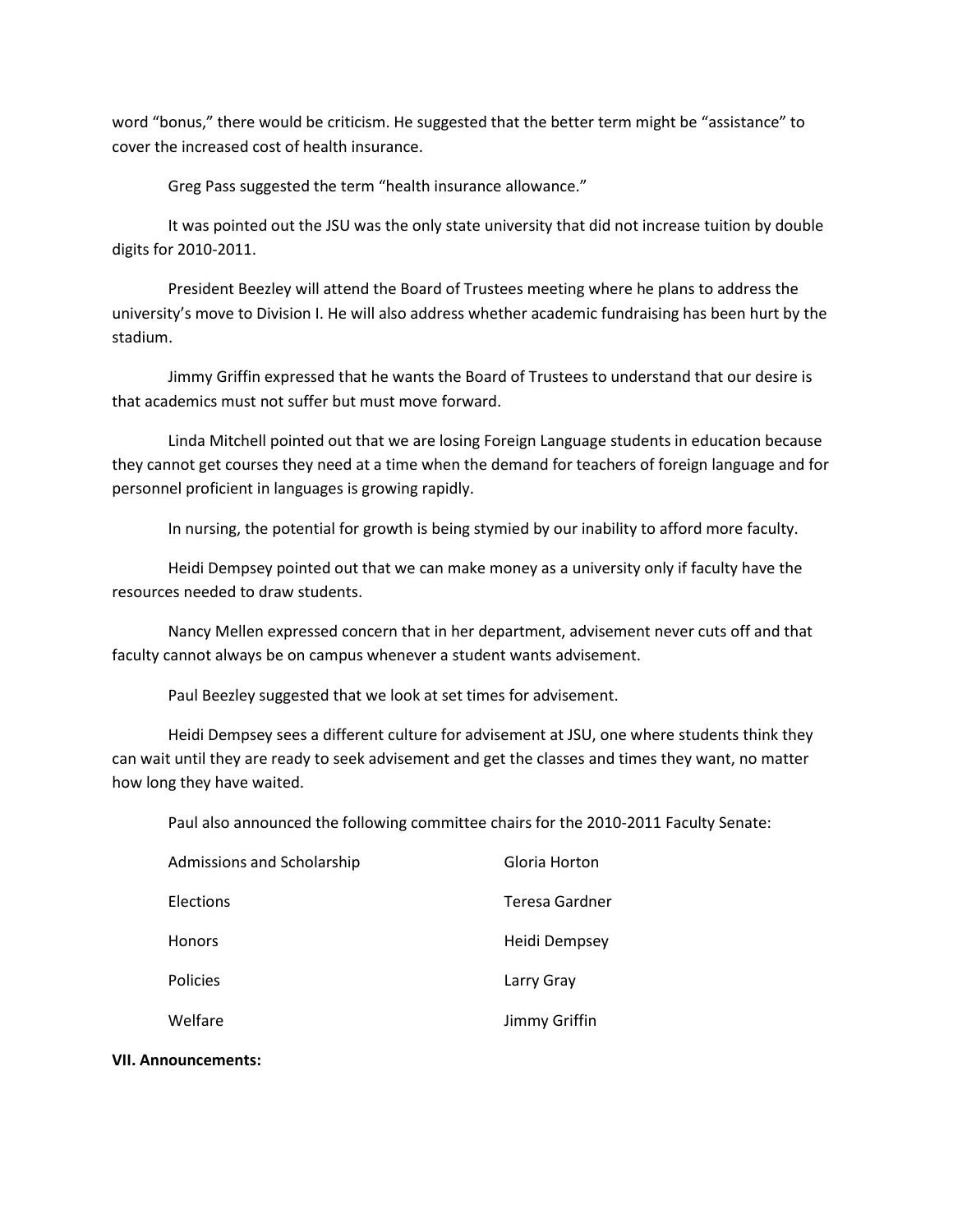Gloria Horton announced that Academe will host a reception for new faculty on September 28 at 3:15 in Houston Cole Library. In October, Don Prudlo will present to the group on "Students, Scholarship, and the Eternal City."

Charlcie Vann announced that there will be a Library Lunch on October 7. Fred Smith, from the mentoring program, Boys to Men, will speak.

Randy Blades announced that *Doubts* and *Tuesdays with Morrie* will be the drama department's first two plays. Opening night is October 7.

Gloria Horton announced that the United Way campaign will continue to accept pledges until November.

### **VIII. Adjournment:**

There being no further business, the motion to adjourn was made by Greg Pass and seconded by Benjie Blair. The motion passed unanimously.

Respectfully submitted,

Gloria Horton, Secretary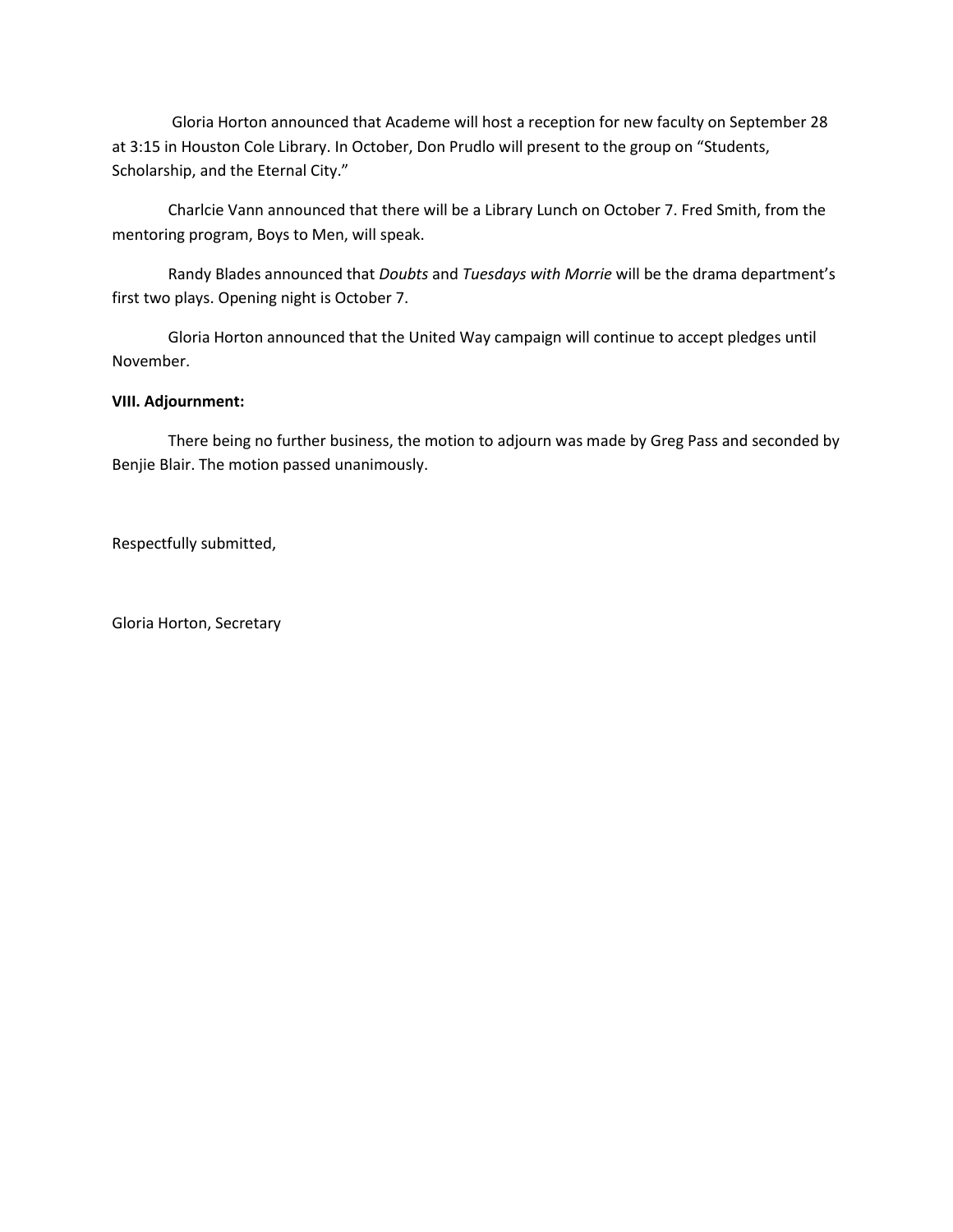### October 11, 2010

### **I. Call to Order:** President Paul Beezley called the meeting to order at 3:15 p.m.

- **Members present:** Paul Beezley, Edwin Bellman, Randy Blades, Benjie Blair, David Dempsey, Heidi Dempsey, Teresa Gardner, Aaron Garrett, Curt Gladen, Douglas Gordon, Larry Gray, Jimmy Griffin, Mark Hearn, Jeffrey Hedrick, Gloria Horton, Keith Lowe, Nancy Mellen, Nixon Mwebi, Kim Stevens, Jeff Taylor
- **Members Absent:** Kevin Callaway, Misty Cobb, Mike Davis, Bill Lowe, Linda Mitchell, Allison McElroy, Greg Pass, Tim Roberts, Jenny Savage, Melanie Wallace, Tim Long (SGA)

### **II**. **Guests**:

President Beezley introduced Dr. Alicia Simmons, who gave a report on the overall head count and credit hour production for the university for the 2009-2010 terms as compared with the 2008-2009 terms, commenting that the overall CHP was up for the university in 2009-2010 and that in the short terms, each student averaged 3.79 credit hours (just over one class per term).

Curt Gladen asked if the information on Dr. Simmons' handout was available on Banner or just through her office. She responded that she was not sure how much was on the web site, but that a call to her office would give one any information needed.

Paul Beezley asked why she thought summer enrollment was rising, and she responded that there were several reasons for this.

Heidi Dempsey asked whether there was a breakdown of the comparison between online and oncampus enrollment, wondering which is higher and for which courses. Dr. Simmons responded that this information should be available for each department, along with a list of the courses for the department.

IDEA: What kind of response are we getting from IDEA?

After two years, the response rates are as follows:

| <b>Fall 2008</b> | 41.8%  |
|------------------|--------|
| <b>Fall 2009</b> | 42.28% |
| Spring 2009      | 35%    |
| Spring 2010      | 37.38% |
| Summer 2009      | 37.07% |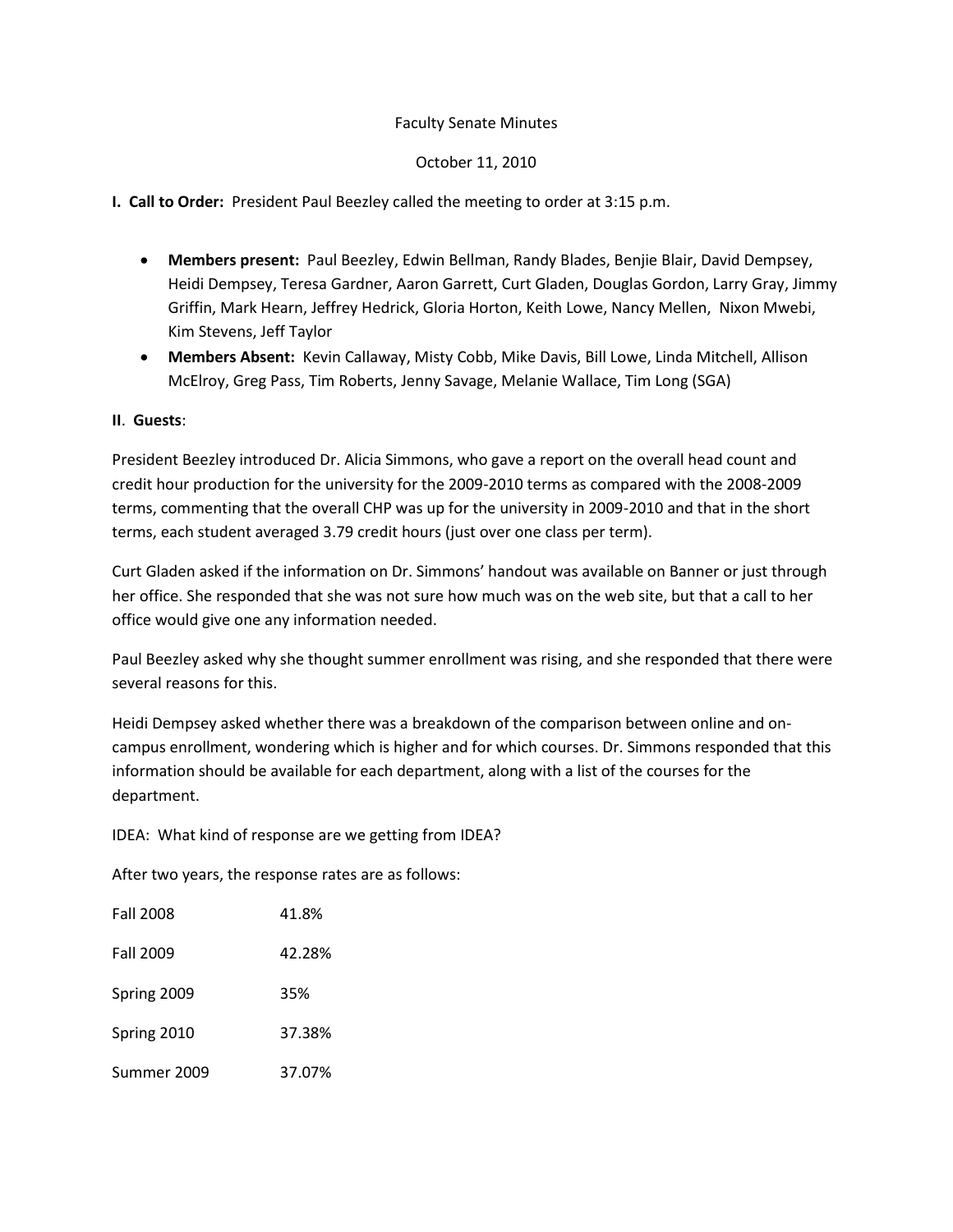#### Summer 2010 49.38%

Paul Beezley asked how large the percentage needs to be to have the evaluation be reliable. He also asked what percentage Alicia's office was looking for. Her response was that they would like to have at least a 55% response.

Heidi Dempsey asked why IDEA was not used in all summer terms. She pointed out that for those seeking promotion/tenure, there is no way to do a comparison and that the logical thing would be to do IDEA in May, Summer I, and Summer II.

Randy Blades asked how we could increase the percentages of response, especially if IDEA responses are going to be looked at for promotion/tenure.

Dr. Rebecca Turner, who was present with Dr. Simmons, said that IDEA responses are not the only factor looked at to assess teaching effectiveness but that they were one. She said faculty can still use their own evaluations. Other aspects of teach, such as collegiality, willingness to accept added responsibility, etc. also are considered. She urged faculty to look at the message provided by the IDEA evaluations, not the response rate.

Heidi Dempsey asked if there would be a "Not Applicable" (NA) response added in the future since many of the questions don't fit our classes.

Dr. Turner encouraged us to be patient with the system.

Gloria Horton commented that one of the problems she has encountered is that many students don't want to do an online evaluation because it takes some of their "free" time to do it.

**III. Minutes:** The minutes of the September meeting were approved as amended. The motion was made by Jeff Taylor and seconded by David Dempsey. The motion passed unanimously.

#### **IV. Old Business:**

Summer Course Loads: The hang-up for changing the way we are paid for summer work lies in the handbook policy, which defines load in the short term as 5 hours (one 3-hour class and preparation time/office hours). Anything beyond that amount is considered an overload. The Policies Committee of the Faculty Senate will look at this issue.

Banner: There have been problems with class rolls and the assigning of grades to replace incompletes. Often, students have their schedules dropped, and faculty are not notified.

The problem, often, is that MY JSU is the vehicle for getting information to faculty and that faculty don't always routinely check information on MY JSU. That will be changing, and faculty will be encouraged to check final rolls about 10 days into the semester.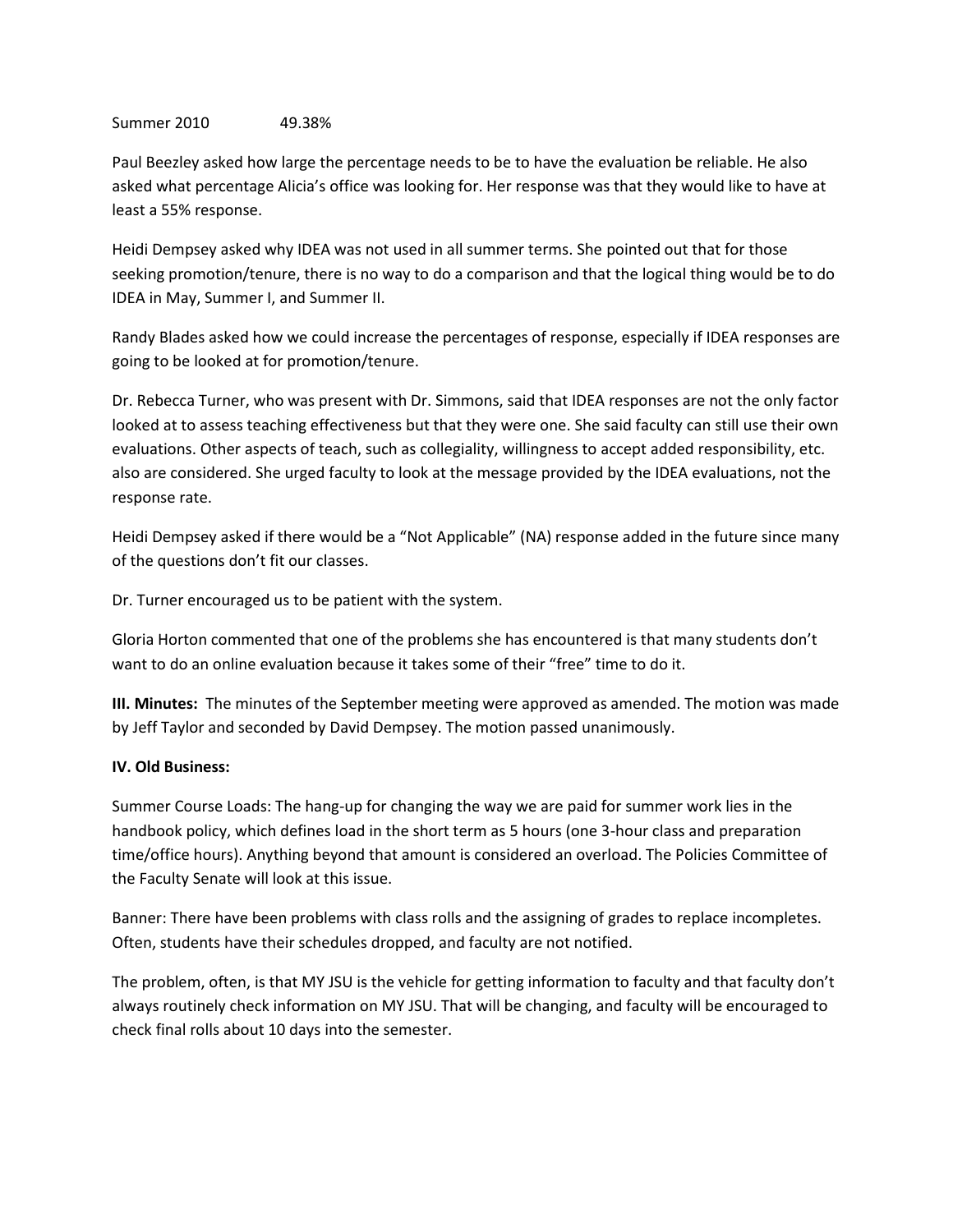"Incompletes" will now show up on the "Final Grade" form on Banner with a link at the bottom of the form where faculty may view the incompletes for their courses and submit final grades rather than having to fill out the paper forms for "change of grade."

Jeff Hedrick asked when this change would be implemented.

Paul Beezley said that it was now in effect.

Teresa Gardner asked if students would be able to see the date that the work needed to be completed by/grade was due.

Committee Assignments: President Beezley announced that committee assignments would be e-mailed this week.

He also announced that Dr. Pugliese still does not have a volunteer to sponsor Circle K.

Advising times: Paul talked with the registrar and will talk to Tim King and Tim Long to promote a twoweek period before registration for advisement rather than non-stop advisement. He will advocate for a set period of advisement that will keep faculty from being on advising duty at the whim of the students. He will bring this item up at the next Academic Council meeting.

Heidi Dempsey commented that it is not faculty members' intention to stop doing general advisement on an as-needed basis but that we need a set period for doing semester advisement. There is a set registration period, so why not a set advisement period?

Paul Beezley commented that not having paper copies of class offerings makes advisement more difficult.

Aaron Garrett asked if other departments had open advisement times.

Heidi said that if students really want to be treated like consumers, they need to become acquainted with the principle of scarcity. That way, they would seek advisement in a timelier manner than they do now.

Travel forms: Paul discussed this issue with Drs. Meehan and Turner. One of our problems is that we are between auditors and that the position may not be filled for a while. The Welfare Committee will look at ways this form may be revised. The new wording will state that approval of travel does not necessarily mean university commitment to funding. The committee may also look at out-of-state meal allowances, which need to be increased. These allowances are not set by state policy and so may be changed.

Another issue the committee will look at is on-line course pay, including overload pay and bonuses for teaching online classes.

Heidi Dempsey said that the bonus was supposed to be given each time the faculty member taught an online class, not just the first time.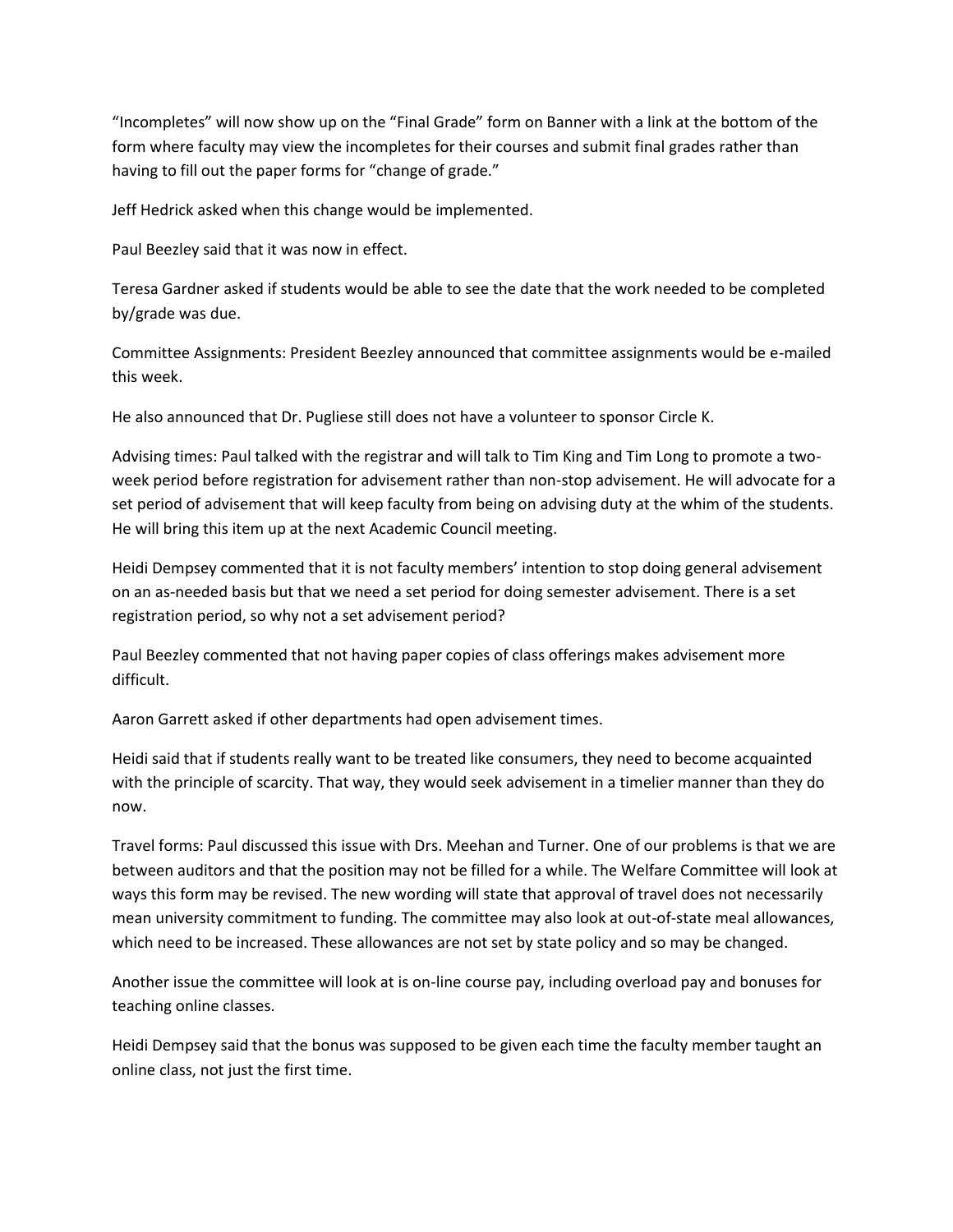Dr. Bellman pointed out that one state university has 1800 on-campus students and 3400 online students for a Master of Education Degree. The problem is hiring adjuncts to teach so many students and having no control over what these adjuncts teach.

Paul Beezley pointed out that more online classes are coming and that we need to make teaching these classes more appealing.

### **V. New Business:**

December Meeting: The December meeting is scheduled for the day after exams end, and grades are due the next day. The president asked if we wanted to cancel that meeting. Gloria Horton moved that we not meet in December. Dr. Bellman seconded the motion. The motion passed unanimously.

Travel Committee: The \$45,000 call for travel grants will be sent out soon. There will be a second call in the spring. Only presenters and officers can qualify for travel grant money.

Emeriti Nominations: The call for emeriti nominations will soon be issued by the Honors Committee.

### **VI. Announcements:**

Academe will meet on October 26. Dr. Donald Prudlo, Department of History and Foreign Languages, will be the presenter.

Concerning announcements, David Dempsey voiced his opinion that faculty are not accessing MY JSU and therefore often don't get announcements. He asked if there were any way we could subscribe to some kind of e-mail digest, which people are more likely to check routinely.

Heidi Dempsey said that the problem with MY JSU, Gem, and Blackboard as sources of communicating announcements is that when they go down, information cannot be accessed.

#### **VII. Adjournment:**

There being no further business, Nancy Mellen moved to adjourn the meeting. David Dempsey seconded the motion. The motion passed.

Respectfully submitted,

Gloria Horton, Secretary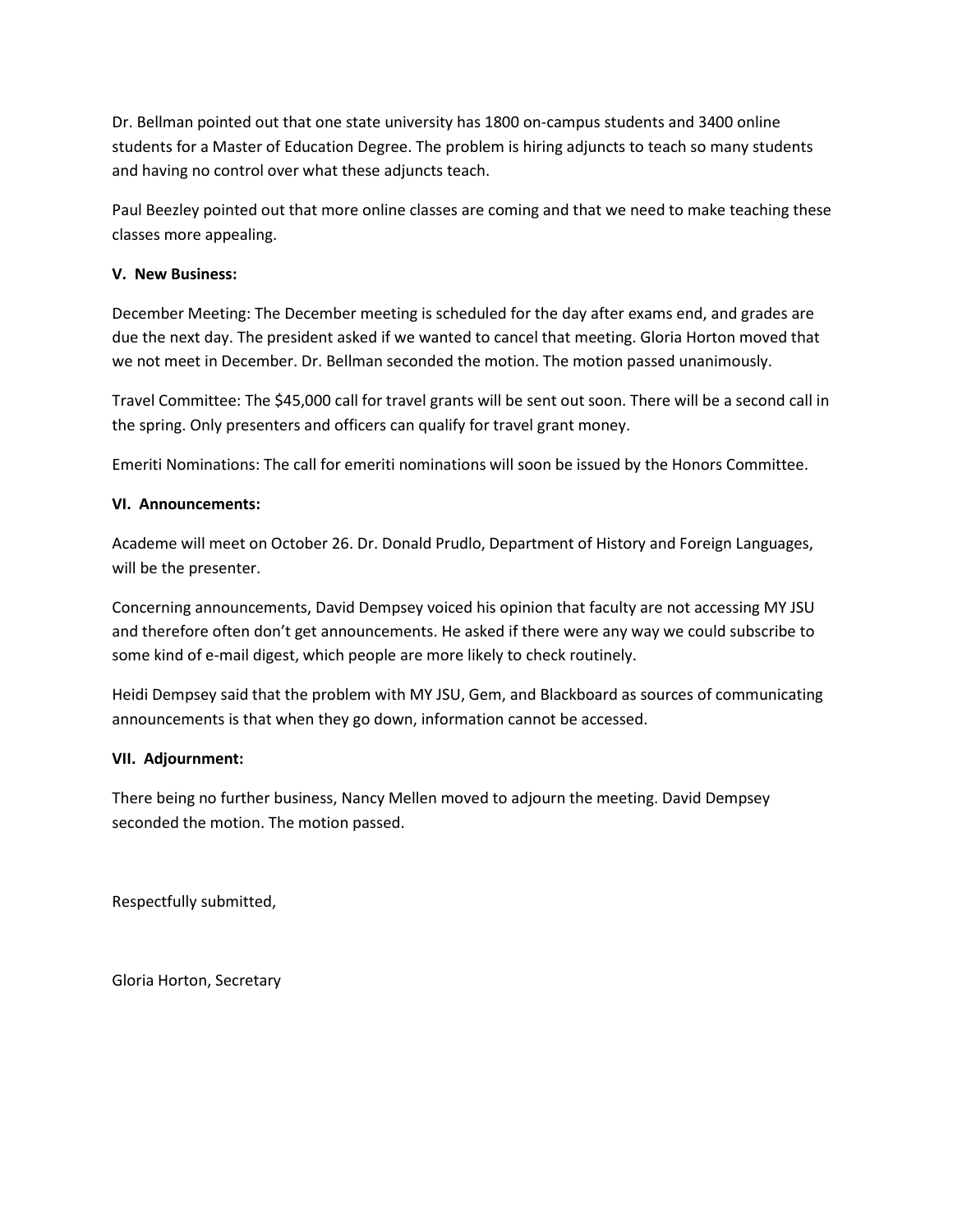November 8, 2010

# **I. Call to Order**

President Paul Beezley called the meeting to order at 3:15 p.m.

**Members present**: Paul Beezley, Ed Bellman, Randy Blades, Benjie Blair, Misty Cobb, Kevin Callaway, David Dempsey, Heidi Dempsey, Teresa Gardner, Aaron Garrett, Gordon Douglas, Larry Gray, Jimmy Griffin, Mark Hearn, Jeff Hedrick, Gloria Horton, Keith Lowe, Nancy Mellen, Greg Pass, Kim Stevens, Jeff Taylor, Curt Gladen

**Members absent**: Mike Davis, Allison McElroy, Nixon Mwebi, Linda Mitchell, Tim Roberts, Melanie Wallace, Tim Long

# **II. Guests**

Misty Cassell, from the Department of Athletics, and Chelsea Pelletier and Andrea Hoke, from soccer and track and field, respectively, were the guests at the meeting. Misty reported that eleven out of sixteen teams had a GPA of 3.0 or better. She also thanked the senators for faculty participation in SAMS, the online athletes' progress reports.

## **III**. **Approval of the minutes**

The motion was made to approve the minutes by Doug Gordon and seconded by Greg Pass. The motion passed unanimously.

## **IV. Committee Reports**

| Admissions and Scholarship | No report                                         |
|----------------------------|---------------------------------------------------|
| Honors                     | Heidi Dempsey reported that there were two        |
|                            | recommendations for faculty emeriti that had been |
|                            | approved by Academic Council                      |
| Policies                   | No report                                         |
| Welfare                    | No report                                         |
| Elections                  | No report                                         |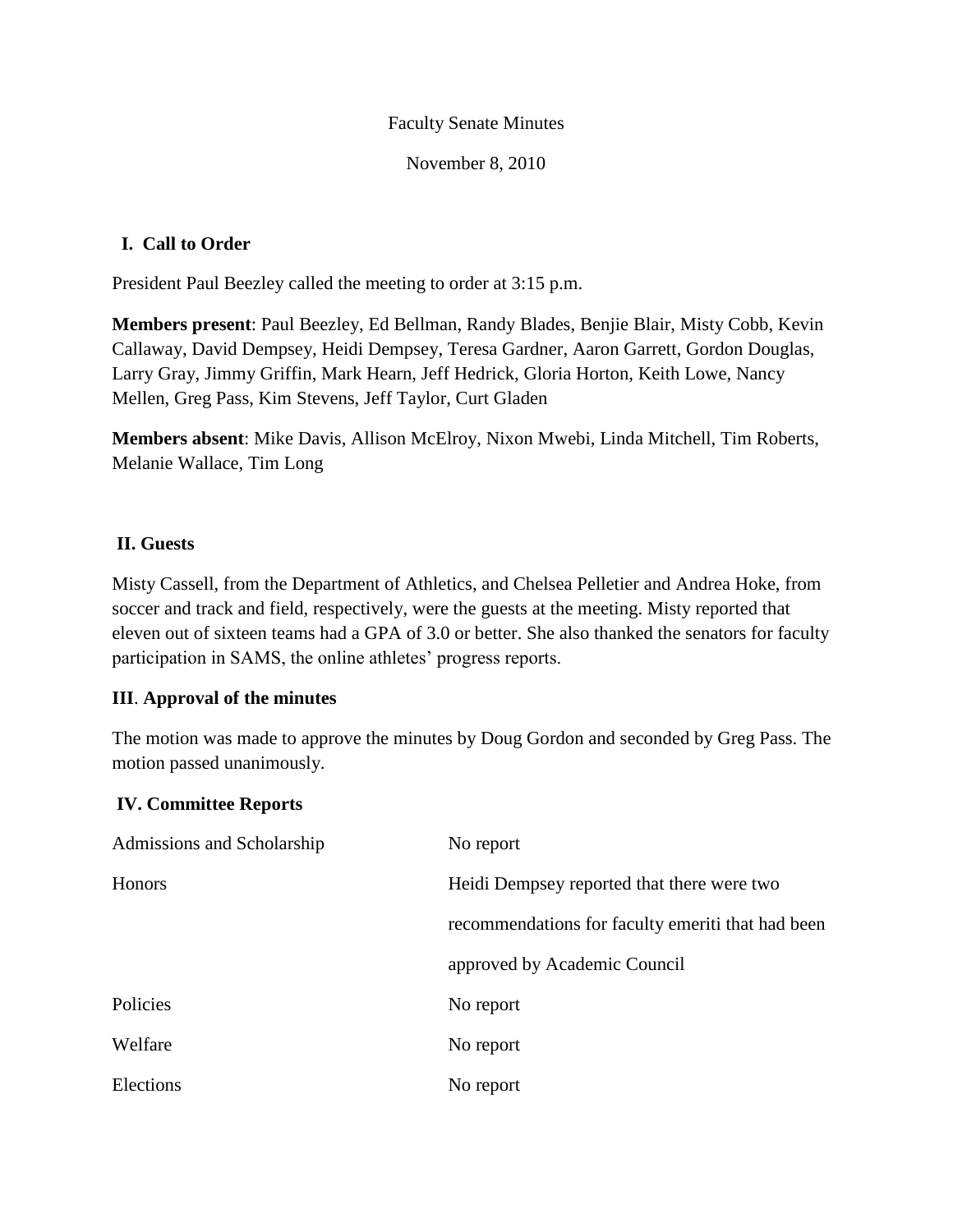President's report: President Beezley reported that incomplete grades will still be due the last day of class, as in the past, not the day final grades are due. He also reported on the board of trustees meeting.

He announced that Dr. Turner has now been made provost, a title more in keeping with doctoralgranting universities.

Stephenson will be expanded with a 5,000 square foot addition, using a grant made to the College of Education and Professional Studies for wellness.

Jacksonville State University is in the process of becoming a Learning Centered Institution, with the goal of using more technology and making everything we do learning centered.

Athletic APRS look good for the year.

The university is undergoing some technology upgrades—expanded bandwidth from 100 to 200 mbs; an upcoming wireless upgrade, a replacement of Voicemail; a newer, cleaner JSU Homepage; completion of university branding work.

He announced that tuition reimbursement for dependents is based on their grades for the previous two semesters.

The *Red and White* has requested that faculty send news and register its areas of expertise with them.

A new version of Blackboard will be rolled out in August.

In response to the president's report, a number of comments and questions were raised.

Heidi Dempsey asked who we needed to contact about marketing our programs. Jeff Hedrick responded that Tim Garner was the person to contact.

Paul had asked if the new version of Blackboard might be done sooner than August because that is when most faculty are preparing their fall courses. Misty Cobb said that upgrades can't be done in three or four days, but take three to four weeks. This is why August was selected, and there will not be any Blackboard at all in August.

Heidi pointed out that August is the only time some faculty have to prep their fall courses because they teach all summer.

Misty responded that she will have the shells for fall courses available in mid- to late spring.

Heidi responded that faculty will need to be notified far in advance of the lack of access, and Misty replied that faculty often disregard communications from her office because their tracking system indicates this.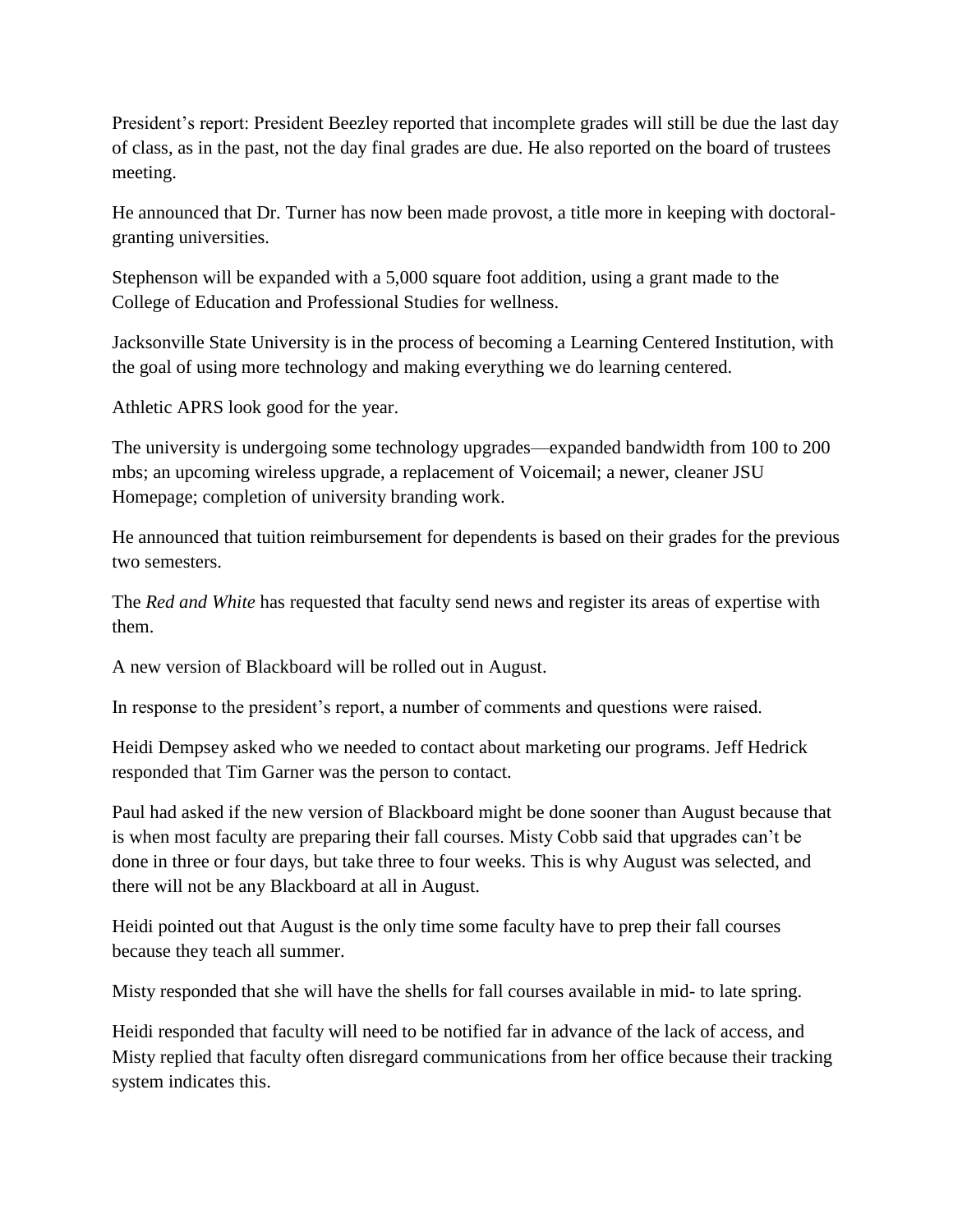Jenny Savage asked if there will be a portfolio component on the Blackboard 9.1 upgrade, and Misty said that there would. She also said there would be limited piloting of 9.1 in the spring semester and that when it is installed campus wide, the system will be down for more than two weeks.

Aaron Garett asked about using a test server to set up the update and then just flipping a switch to activate it for everyone.

Questions also arose about whether the new version would require more faculty training, and Misty said that it would.

Paul asked if the senate would like its own presentation on the new Blackboard.

Jeff Hedrick asked if there will still be the option of students accessing course information in Banner.

Paul pointed out that a member of the Board of Trustees has promoted a change in student health insurance that would mean faculty and students would pay a co-pay to use the student health center services.

Randy Blades asked if the new charge would mean an upgrade in services.

Paul said that there would but that there would also be more paperwork involved.

David Dempsey wondered if fewer students being seen could be construed as serving students better.

Paul explained that in the past, the health center had served students without insurance but that with the new health care plan, all students would have insurance.

Heidi Dempsey asked if the students who did not have insurance would have to pay the entire amount of the visit and if it would be charged to their university bill.

Paul said that Amanda Bonds, from the Student Health Center, had presented this proposal to the Board of Trustees.

Charlcie Vann said that for some staff, a \$30 co-pay would be a real burden.

Jeff Hedrick wondered if the health center and the community health clinic couldn't work together on this. Paul responded that there are supervision issues when nursing students are involved in patient care.

## **V. Old Business**

Incomplete grades have to be changed by the last day of class, not the day final grades are due.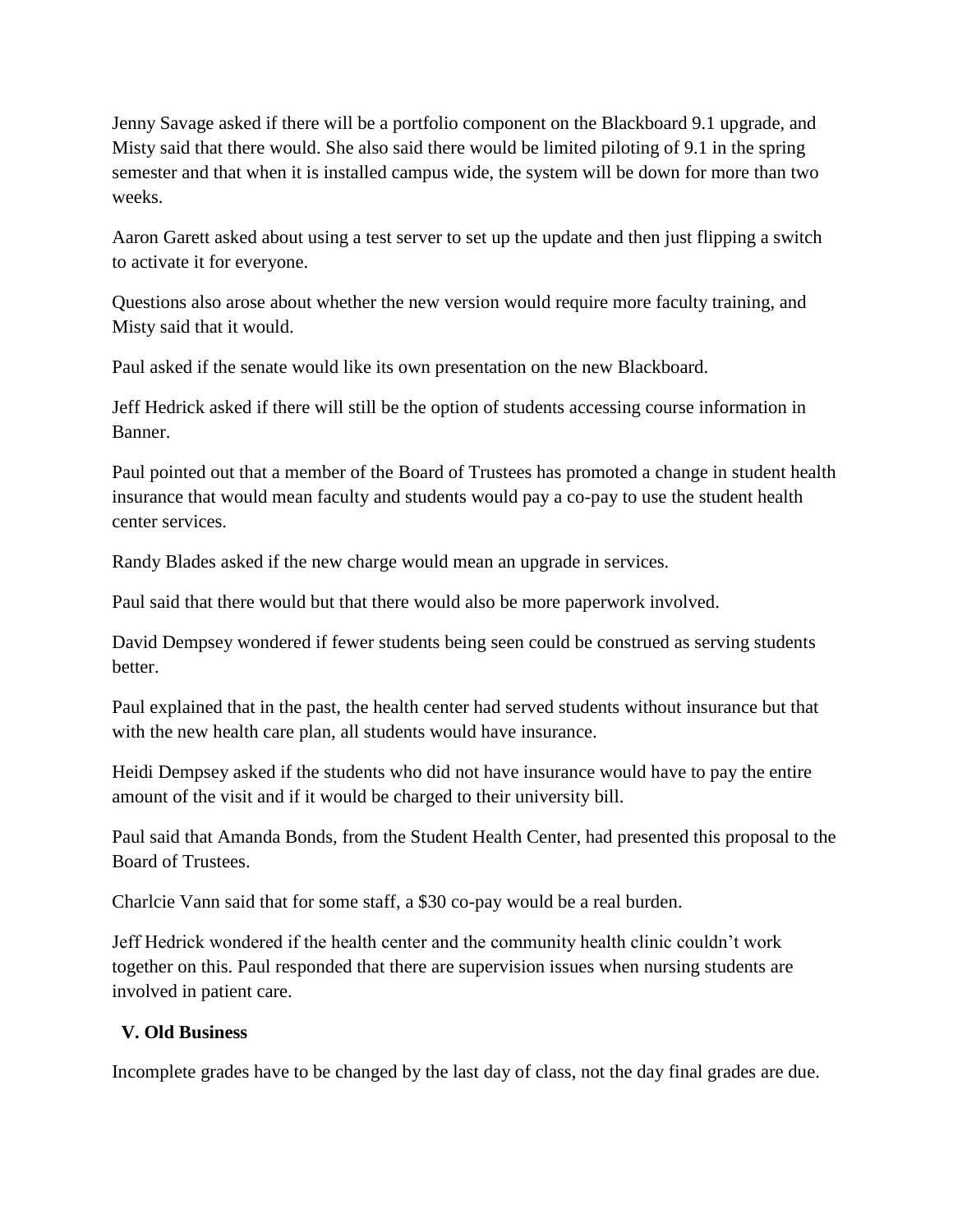The minimum GPA to be in good standing is currently a 1.7 at the end of the year. Paul asked the admissions and scholarship committee to look at whether this standard should be raised to 2.0. Students also need to know earlier if they are not going to make the minimum GPA to remain in good standing.

Paul also said he would talk to Dr. Turner about the possibility of getting summer contracts in place earlier.

# **VI. New Business**

Jeff Hedrick brought up questions about the English Competency Exam, saying that he has had complaints from students about why they can't take it and have a pre class for it that gives course credit.

Teresa Gardner said that advisees in Education have program checklists so that they know what they have to have and when.

Paul Beezley wondered when we were going to make the students take some responsibility for what they must do to be successful in acquiring a degree.

David Dempsey said that one improvement would be if student could register for the ECE at the beginning of each term as they register for classes.

Paul said he would talk to the provost about this.

David pointed out that there is a new link on our web site for testing.

Gloria Horton said that she would ask the ECE coordinator, Susan Sellers, about the possibility of having a link on term registration for ECE registration.

# **VII. Announcements**

Academe will be held on November 30 at 3:15 p.m. Tony McCutcheon, from Music, and Kelly Gregg, from Biology, will do a program on steel drums.

# **VIII. Adjournment**

There being no further business, the president called for a motion to adjourn. Greg Pass made the motion, which was seconded by Nancy Mellen. The motion passed.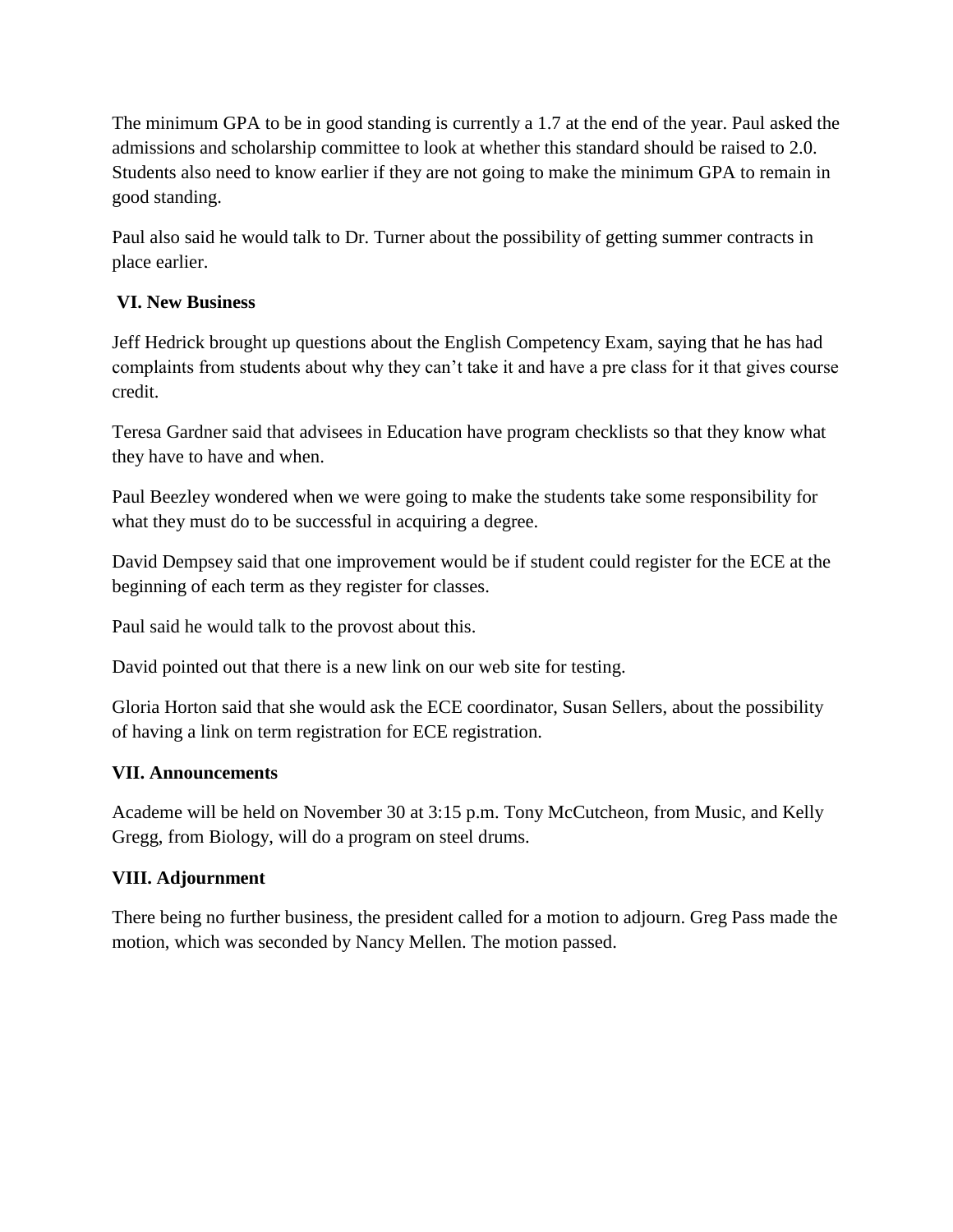January 24, 2011

I. **Call to Order**: President Paul Beezley called the meeting to order at 3:20 p.m.

 **Members Present**: Paul Beezley, Edwin Bellman, Randy Blades, David Dempsey, Teresa Gardner, Aaron Garrett Curt Gladen, Douglas Gordon, Larry Gray, , Jimmy Griffin, Gloria Horton, Jeffrey Hedrick, Bill Lowe, Kim Stevens, Melanie Wallace, Tim Roberts

 **Members Absent**: Benjie Blair, Kevin Calloway, Misty Cobb, Mike Davis, Heidi Dempsey, Mark Hearn, Keith Lowe, Allison McElroy, Nancy Mellen, Linda Mitchell, Nixon Mwebi, Greg Pass, Jenny Savage, Charlcie Vann

 **Introduction of Guests**: Kelly Osterbind, from the Registrar's Office, spoke to the senate about the problem that occurred with end-of-term grades for the fall 2010 term. The glitch occurred in classes that had more than 25 students registered when two instructors were inputting grades at the same time. An error would pop up with the first instructor's grade being put on the wrong sheet. It turned out that all schools using Banner had the problem and that the root of the problem was an upgrade to the system. A patch was put in to correct the problem.

Kelly also talked about why we are now having to put date of last attendance in the grade reports for those who fail a class (with the grade of FA). Federal regulations for financial aid are the reason for this. Knowing date of last attendance helps determine whether students have to pay back financial aid money. Students are required to attend 60% of class meetings to keep the financial aid money and not have to pay it back.

Randy Blades pointed out that we had to put date of last attendance even for those who earned an F in a class.

Aaron Garrett questioned how instructors who don't take attendance in classes can give a date of last attendance.

David Dempsey asked why we can't just do an F grade and put date of last attendance and let all faculty know they have to take attendance.

Jeff Hedrick said that we need to make the attendance policy clear to the students and questioned whether there was some way Banner could keep students funded as veterans from being bumped from classes.

David Dempsey said that one thing to be learned by administrators from the grade mishap is that faculty need to know things further ahead of time because they are not always on the same time frame as administrators.

Paul Beezley said he would meet with Dr. Tim King and the Financial Aid Office about this.

David pointed out that if faculty could be made aware of financial aid regulations, it would be helpful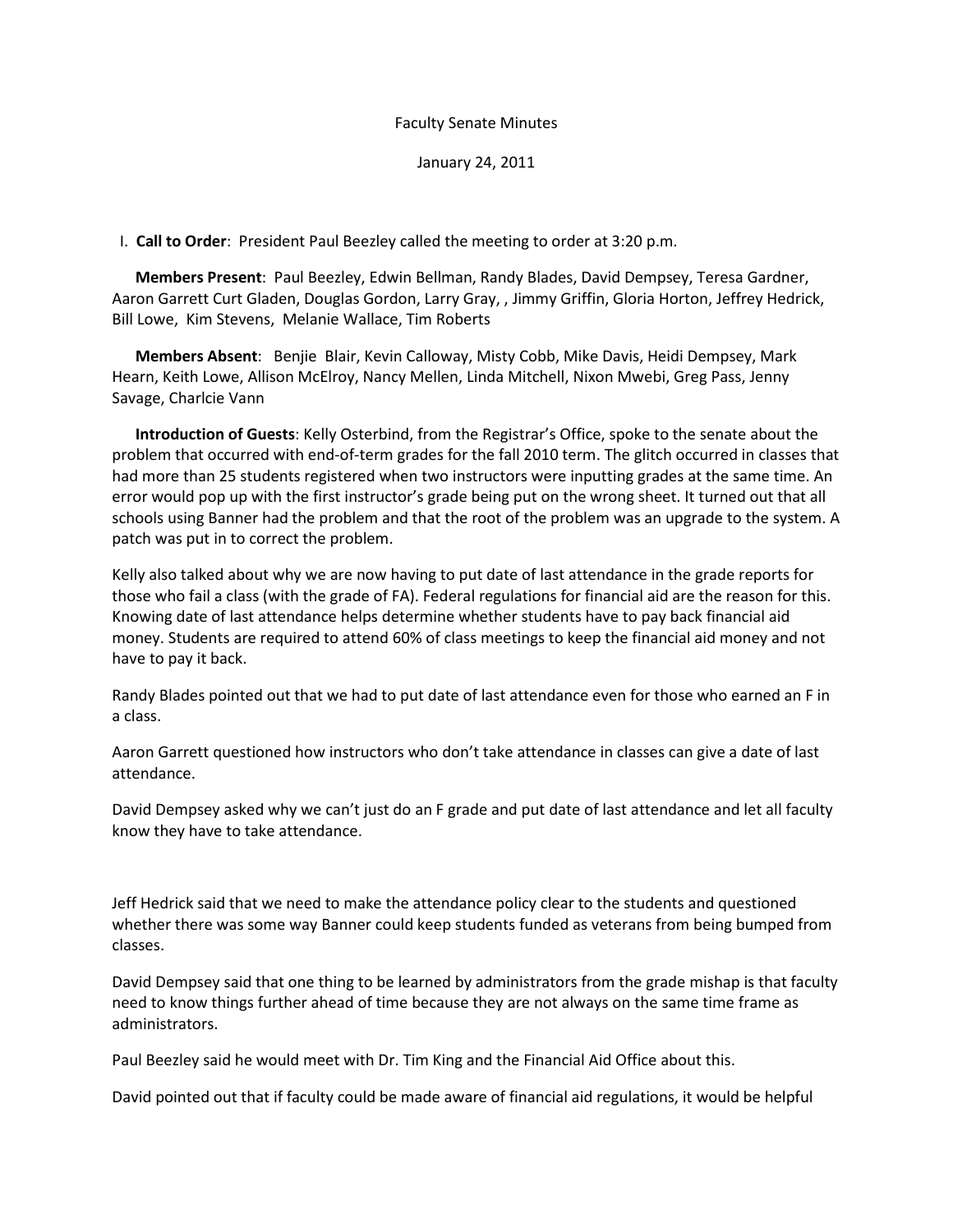II. **Approval of Minutes**: The minutes of the November meeting were approved as corrected. The motion to approve was made by Edwin Bellman and seconded by Randy Blades. The motion passed unanimously.

#### III. **Committee Reports**:

None.

President Beezley announced that he would get the names of committee members to the senators and that we would have committee meetings at the February meeting as part of the agenda.

#### IV. **President's Report:**

President Beasley reported that the hold-up on getting summer contracts out in a more timely fashion is at the department level and that Payroll is pushing hard to get them in earlier. The chain for the process is department head, dean, provost, faculty, and payroll. He said that he would urge the deans to make the department heads act more quickly and that the provost was clear that any undergraduate section with twelve students in it would make.

The question of why emeriti nominations are forwarded to the Academic Council was addressed. There is a conflict between the Policies and Procedures Manual and the Faculty Handbook.

Idea participation was up. Four \$400 professional development grants were given, through random drawing, to four faculty who made the percentage benchmark.

The State Supreme Court will convene on campus on April 7.

Governor Ron Bentley has been invited to be the May commencement speaker and to receive an honorary degree. The new governor has never been to our campus.

New printing machines are on-line and appearing throughout campus labs. They will all be in place by the beginning of February.

Voice mail will begin changing over to a new system this week. The new system is supposed to be improved.

The Athletics Council asks that faculty consider giving make-up exams to athletes as soon as they can be scheduled rather than only giving them at the end of the semester.

The overall GPA for athletes is now a 2.98.

Each instructor who is teaching athletes will now receive a roster of those students at the beginning of each semester.

The president also announced that the Board of Trustees met today and showed the plans for the Stephenson addition, which will be built between the volleyball court and the drainage ditch next to TMB. It will contain a 5,000 square-foot weight room.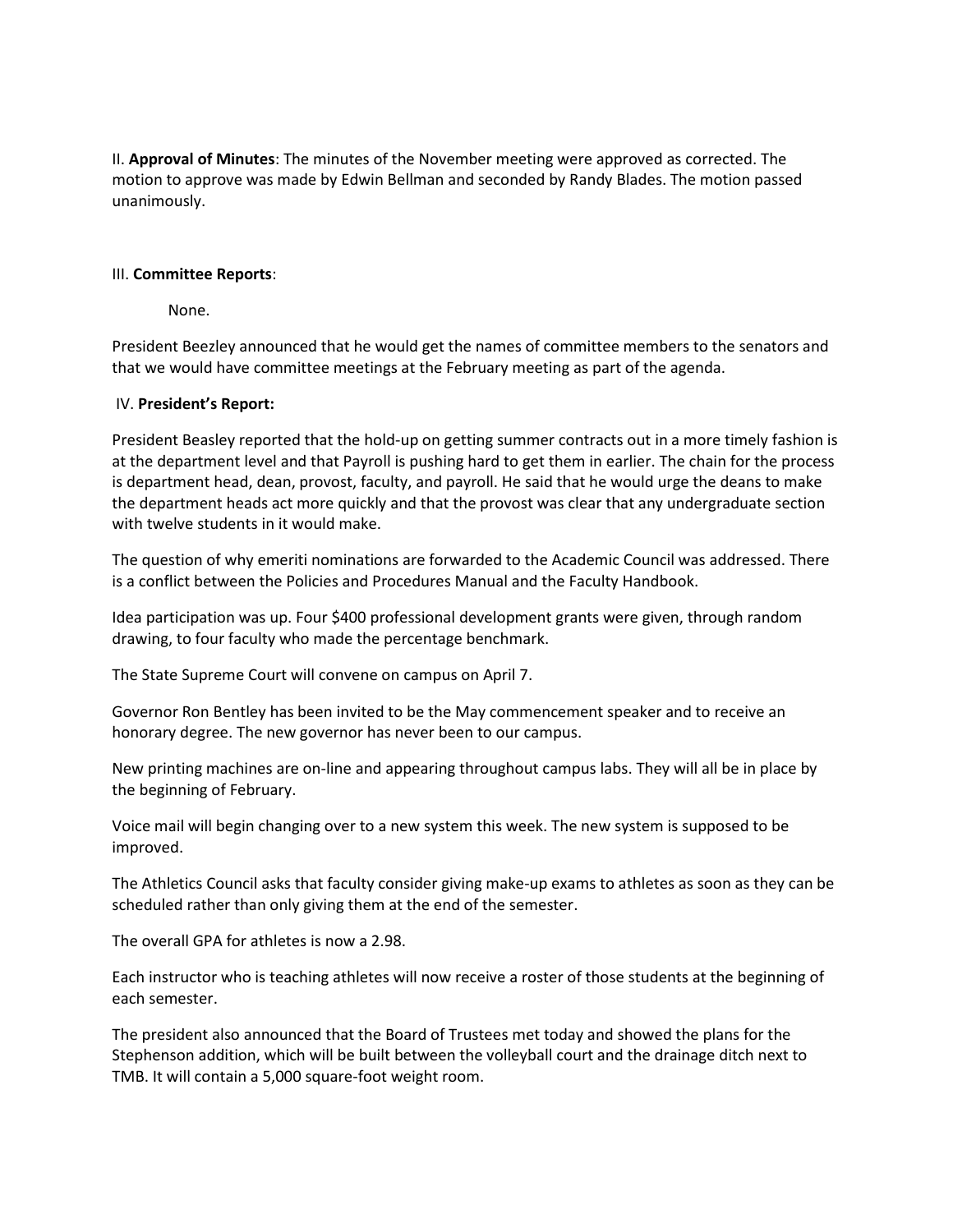For SACS accreditation, the Provost's office will put our latest CVs in place in correct format. We will have to justify our qualifications to teach the courses we are assigned to teach.

#### V. **Old Business:** None

#### VI**. New Business**:

Jeff Taylor brought up a concern about the bookstore's not ordering enough copies of texts for students to purchase. He also said that there had been complaints that the bookstore would not return calls or emails. He wondered if there was not some way to allow book vouchers to be used at other bookstores.

Paul Beezley responded that bookstores are limited by law as to the percentage of copies they can order.

Jimmy Griffin said that the Jacksonville Bookstore is easier to deal with than Barnes and Noble.

A new federal law allows students to comparison shop for books because booklists must be posted early.

The question also arose over whether the "bonuses" mentioned at the fall faculty meeting would come to pass. The response was that it is rumored that we will be prorated another 5% and that Clint Carlson, who has a 3% cut budgeted, won't know until the end of the year if there will be money for the bonuses. Everything hinges on the proration percentage.

#### VII. **Announcements**

Gloria Horton announced Academe meetings on January 31 and February 15.

VIII. **Adjournment:** There being no further business, Teresa Gardner moved that the meeting be adjourned. The motion was seconded by Melanie Wallace. The vote was unanimous.

Respectfully submitted,

Gloria Horton, Secretary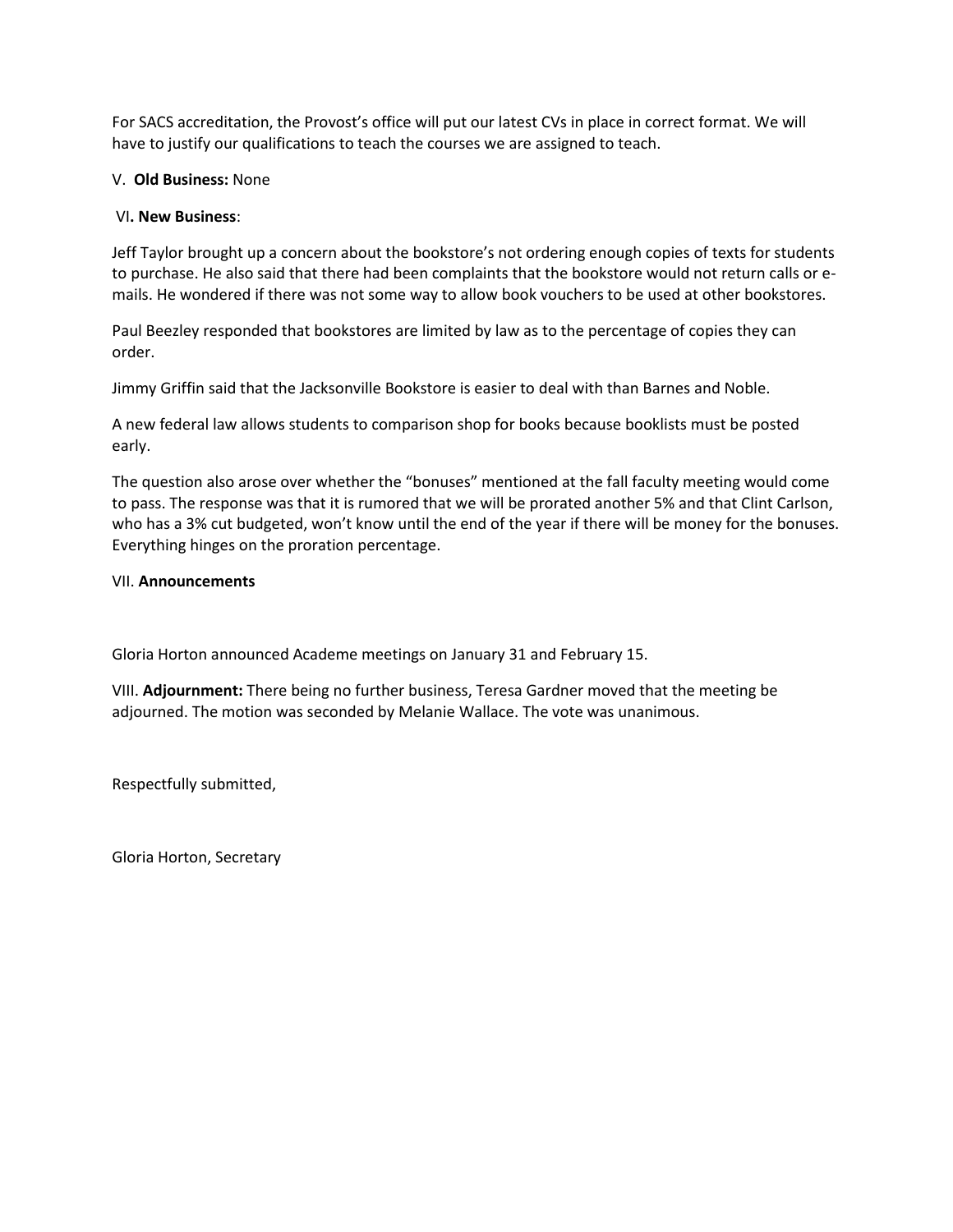February 14, 2011

I. **Call to Order**: President Paul Beezley called the meeting to order at 3:15 p.m.

II. Minutes: Approval of the minutes was tabled until the March meeting.

**Members Present**: Paul Beezley, Edwin Bellman, Benjie Blair, Kevin Calloway, Misty Cobb, David Dempsey, Heidi Dempsey, Teresa Gardner, Aaron Garrett, Douglas Gordon, Larry Gray, Jimmy Griffin, Mark Hearn, Gloria Horton, Bill Lowe, Keith Lowe, Allison McElroy, Nancy Mellen, Linda Mitchell, Nixon Mwebi, Greg Pass, Tim Roberts, Kim Stevens, Jeffery Taylor, Melanie Wallace

**Members Absent**: Randy Blades, Mike Davis, Curt Gladen, Jeffrey Hedrick, Jenny Savage, Charlcie Vann, Tim Long

# III. **Introduction of Guests:**

Dr. Rebecca Turner and Dr. Alicia Simmons talked to the senators about the Red Balloon Project that Jacksonville State University is participating in with other members of AACU (American Association of Colleges and Universities). For 400 members, 89 member schools are participating with the purpose of helping us think about undergraduate education in light of (1) decreased funding, (2) increased expectation for access, and (3) technology and its availability for students. The project will be looking at instructional technology and its roles, student populations and demographics, and literature about campuses as learning centered environments. We will be looking at where we are now in these areas and where we need to be in the future.

The project began with creation of a leadership team. The literature was posted, and 30 people were trained as discussion leaders on the topics. The results of the discussion group meetings are being tabulated for future use. The project allows us to embrace opportunities to think about our campuses and ways to make them better and to see ourselves as facilitators of learning, not deliverers of information.

Dr. Simmons then addressed the group, saying that we are now defining what "learning" centered‖ means. We are also looking at our capacity to change, using surveys and other instruments to make assessments. A web site has been set up, [www.jwu.edu/redballoon.](http://www.jwu.edu/redballoon)

Dr. Turner added that what they are trying to do is to give us information about ways to make our classrooms better. The concept is connected to student learning outcomes.

Jimmy Griffin asked if the project was more about making policy changes or educating faculty.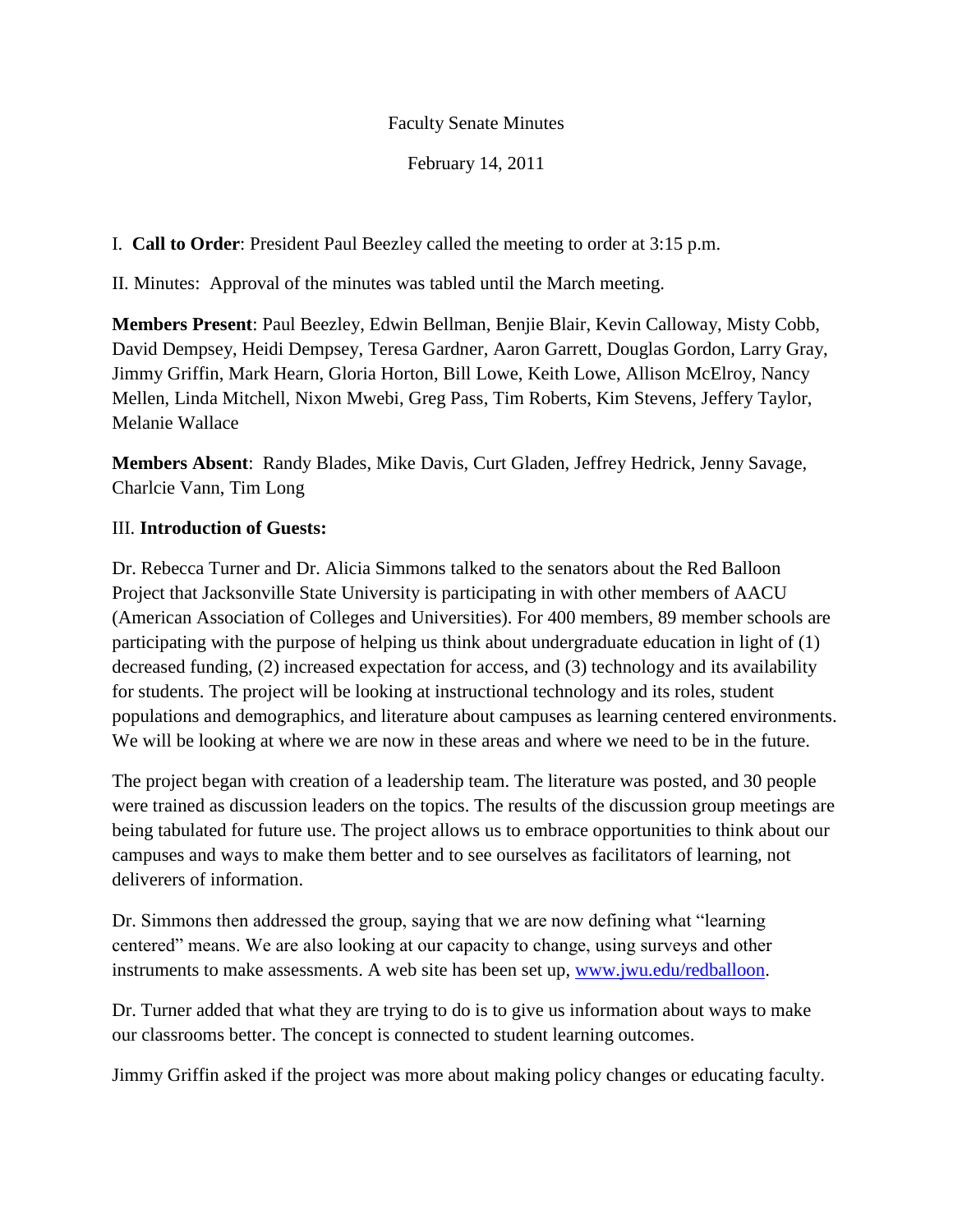Dr. Turner's response was that it is about what we contribute to student learning.

Heidi Dempsey stated that there needs to be a better connection between academic faculty and academic support systems if we are to be successful.

Dr, Simmons said the university is looking at whether we are organized in the best way to meet student needs.

Dr. Turner asked that we think of the university as a system we are all part of.

Benjie Blair commented that he would like to see more interdepartmental courses and questioned how we could do that.

Dr. Turner said that department heads would be the ones who could make this happen.

Teresa Gardner asked a question about tracking faculty overloads.

Dr. Turner pointed out the prevalent model of blended/hybrid courses are the ones producing better student evaluations, according to the University of Central Florida.

Dr. Mwebi said that postsecondary institutions need to find a way to survive and asked if there were some forum that we could use to get beyond our own campus to see what students in our disciplines need ( for example, the workplace).

Dr. Simmons responded that her office can help through discipline/employer surveys.

Linda Mitchell brought up IDEA evaluations, saying that students were complaining about how long it takes to complete these, asking if all these surveys were taking too much of the students' time and producing skewed data.

After Dr. Turner and Dr. Simmons concluded their comments, President Beezley introduced Gordon Stone, Director of the Higher Education Partnership, and Lori Owens, chair of the HEP board of directors.

Dr. Stone began his remarks by saying that the good news is that the economy of the state has been on the upswing for the last three months. The bad news, however, is that there is no more stimulus money, so there will be 10% less funding that there was last year for higher education. His question was, "Do we take for granted that proration/lack of funding will come, or do we try to address the problem?"

With recent changes in the legislature, there are now leaders in both chambers who have historically voted with higher education. Del Marsh from Anniston has been a friend of higher ed. He is now speaker pro tempore of the senate.

The Higher Education Partnership serves over 150,000 constituents; however, only a percentage of those pay dues. Dues range from \$12 to \$120 a year, depending on type of membership.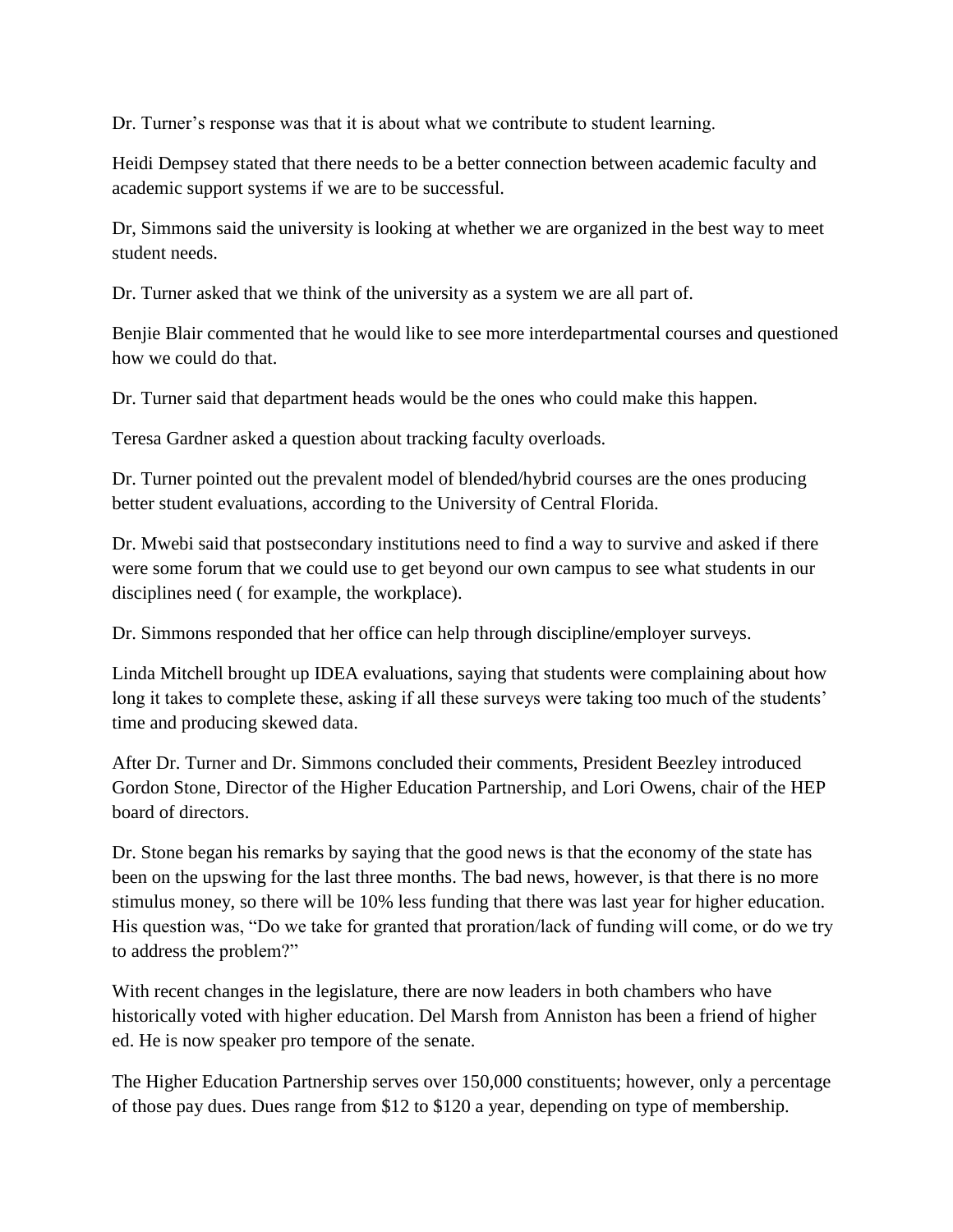Another glimmer of hope that higher education has is that recent ethics reform eliminated payroll deduction for dues for Alabama Education Association members. AEA has been the number 1 adversary of colleges and universities receiving a larger share of the ETF budget. The lack of the payroll deduction plan will negatively impact their ability to collect dues. While the change to AEA is being worked through, higher education has a window of opportunity to ask for systematic change in the way the legislature appropriates funding, asking for a return to the 1/3 – 2/3 formula that used to be in place.

What we have to do is convince policymakers that all education entities are important and need to be give funds to be effective. Colleges and universities are not doing enough to tell our story—that of being required to meet higher expectations with fewer resources and less funding.

We need to tell our story better; we need to let the world know about the hidden values of higher education. We need to remind our legislators of what they will get for voting for higher education, what they will lose for voting against it.

Dr. Stone announced that April 7 is Higher Education Day in Montgomery and encouraged us to make it easy for our students to participate.

Heidi Dempsey asked if HEP was lobbying for redistribution of funding of community colleges, saying that their being able to pay more to faculty had a negative impact on hiring at four-year schools.

The response was that what community colleges have been able to harness that brings them more funding is job training. Their percentage of funding is not that much different from ours.

# IV. **Committee Reports:**

Admissions and Scholarship—Gloria Horton—The committee will meet before our next meeting to discuss raising the minimum GPA for remaining in good standing.

Honors—Heidi Dempsey—The calls for nominations for faculty honors have gone out.

Policies—Larry Gray—The committee will be looking at changing the definition of "contact" hours."

Jimmy Griffin—This committee is looking at raising pay for teaching online and at how teaching is counted. It is also revising the travel form.

Elections—Teresa Gardner—Anyone interested in being an officer of the senate needs to let her know.

## V. **President's Report**: None

VI. **Old Business:**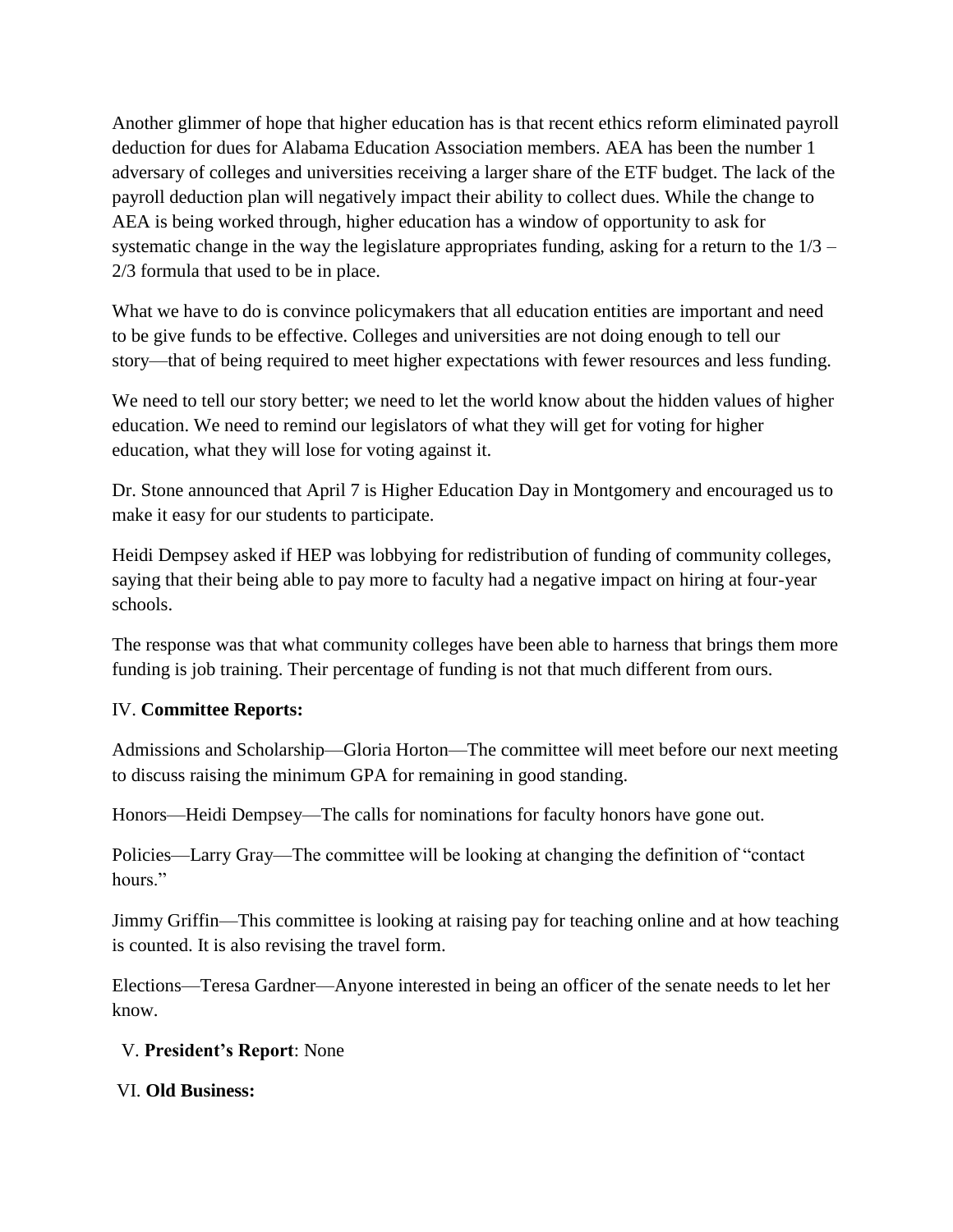Blackboard issues—the administrative side on campus needs to be more in tune with faculty schedules.

### VII. **New Business**:

There has been a proposal to form a Technology Committee for the Senate.

Gloria reminded senators that to add a standing committee requires an amendment to the constitution but that an ad hoc committee would not.

The question was raised as to why Jacksonville State University does not report salaries each year to the American Association of University Professors (AAUP). We haven't done this since 2005, and all other universities in our state do this.

Paul Beezley asked if he needed a resolution to present to Academic Council requesting that they make these reports, or should he just request that it be done.

Edwin Bellman moved that we ask to have salary information forwarded to AAUP each year. Jimmy Griffin seconded the motion. The motion passed unanimously.

### VIII. **Announcements:**

The Elton John version of *Aida* begins Thursday.

Benjie Blair announced that the Alabama Free Health Advisors would meet on campus Saturday.

Gloria announced two Academe meetings:

Dr. Adrian Aveni, February 15, "Exchange Scholar with Wuhan University"

Dr. Chris Murdock, February 21—Biology Trip to the Galapagos Islands.

Other announcements:

Neil Berg's *100 Years of Broadway*, Friday, March 18

Arts and Sciences Symposium—February 16-17, Houston Cole Library

Alabama Academy of Science meeting—March 3

### IX. **Adjournment:**

There being no further business, the motion was made (by Linda Mitchell, seconded by Nancy Mellon) to adjourn. The vote was unanimous.

Respectfully submitted,

Gloria Horton, Secretary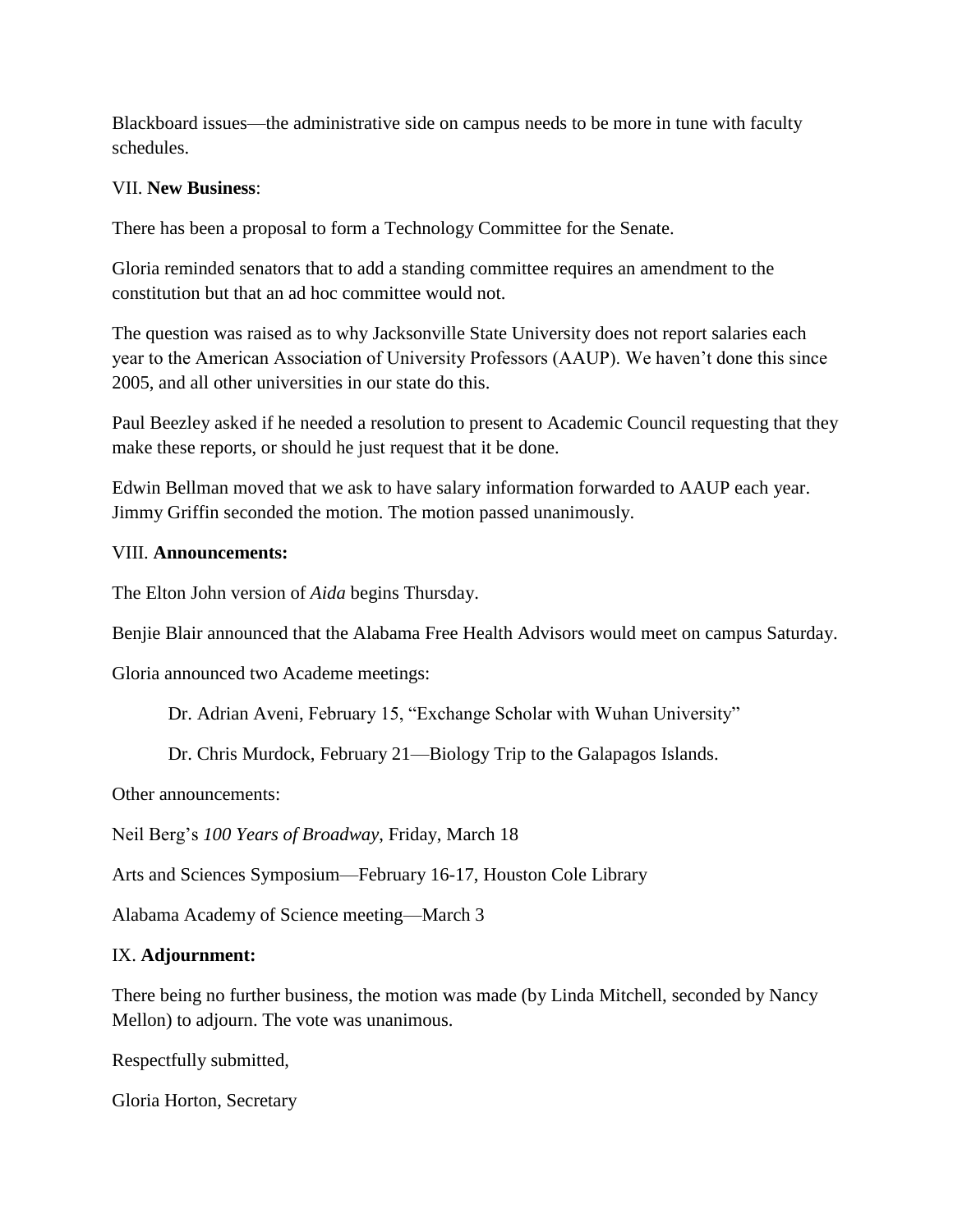## March 21, 2011

**I. Call to Order**: President Paul Beezley called the meeting to order at 3:15 p.m.

**II. Minutes**: The senators approved the minutes of the January and February meetings of the senate as written after motions to do so passed unanimously.

**Members present:** Paul Beezley, Edwin Bellman, Randy Blades, Benjie Blair, Kevin Callaway, Misty Cobb, David Dempsey, Heidi Dempsey, Teresa Gardner, Aaron Garrett, Curt Gladen, Doublas Gordon, Larry Gray, Jeffrey Hedrick, Gloria Horton, Nancy Mellen, Linda Mitchell, Nixon Mwebi, Greg Pass, Jenny Savage, Kim Stevens, Charlcie Vann, Melanie Wallace Charles Dixon (SGA Representative)

**Members absent**: Mike Davis (Athletics), Jimmy Griffin, Mark Hearn, Bill Lowe, Keith Lowe, Allison McElroy, Tim Roberts, Jeffrey Taylor

## **III. Committee Reports:**

Admissions and Scholarship—Gloria Horton reported that the committee had met and was drafting a resolution to raise the GPA for remaining in good academic standing to a 2.0 at all times.

Honors—Heidi Dempsey—no report

Policies—Larry Gray—no report

Welfare—Jimmy Griffin—President Beezley reported on behalf of Jimmy Griffin, presenting to the senate a resolution for increasing the stipend for those teaching an online course above and beyond the normal course load and a new "Intent to Travel" pre-authorization form which would allow faculty to have pre-authorization to travel, even before funding was in place.

Discussion of the presented documents followed. Jeff Hedrick asked if this form would still require department head and dean signatures since it was tentative in nature.

On the increase in stipend for online courses, Jeff asked if this would apply to hybrid courses. The response was that it would not.

Saying that all this needed to be discussed with the committee chair present, President Beezley asked that voting on these two issues be tabled until our next meeting.

David Dempsey commented that he was worried about the increase in pay just applying to online classes.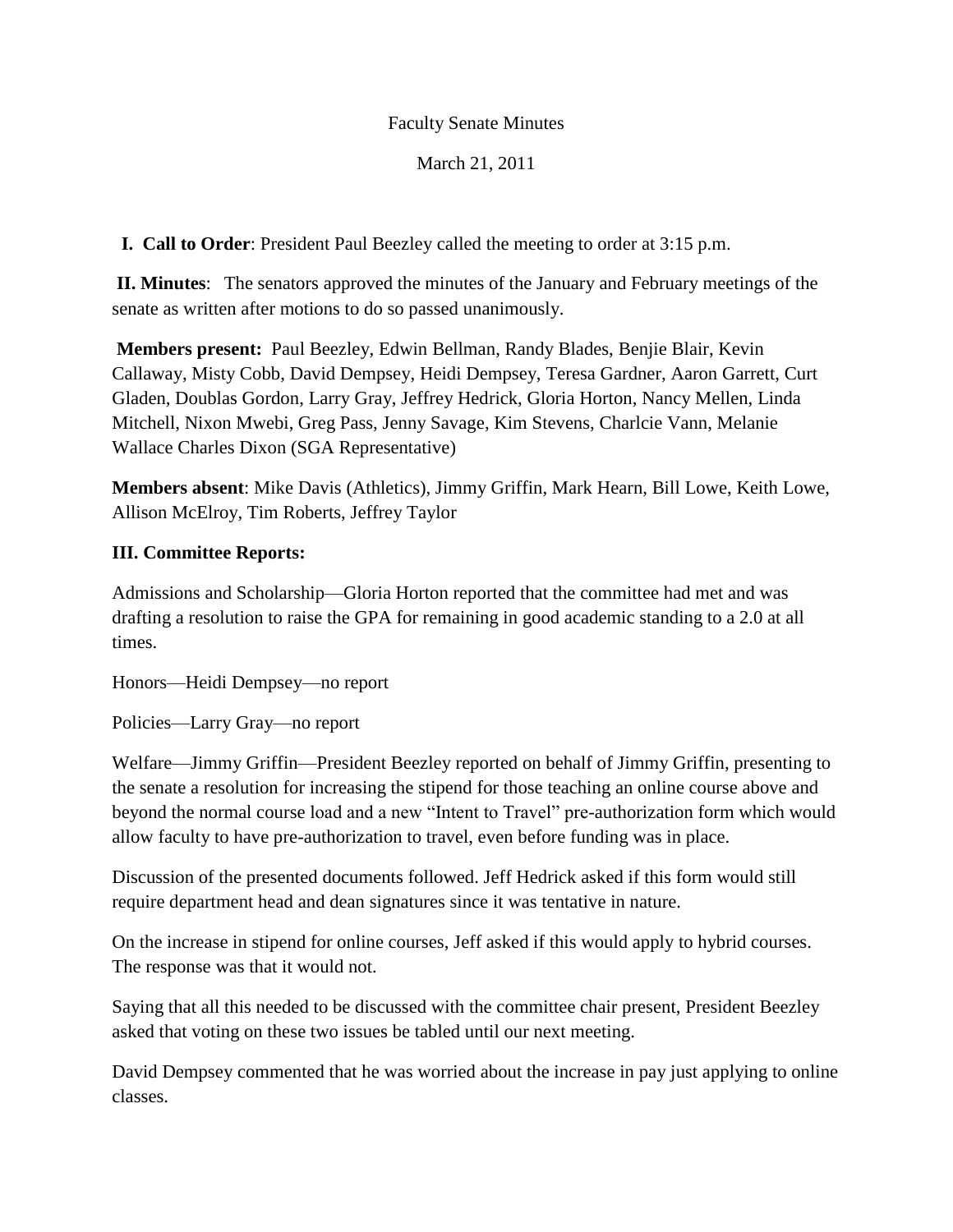Elections—Teresa Gardner—Melanie Wallace has volunteered to be historian for the senate next year. Paul Beezley will be parliamentarian. Teresa asked for candidates for secretary since Gloria, unless we change our bylaws, cannot serve a third term. Elections will be held at the April meeting.

**IV. President's Report:** The proposed cuts in state funding will decrease JSU's funding by 31/2 million dollars. This will not allow for increases in adjunct pay, pay raises, etc. next year.

He reported that the university's not reporting salaries to AAUP was an oversight that would be remedied.

Paul will meet with bookstore representatives about issues such as shortage of textbooks, lack of service at the bookstore, etc. He reminded the senators that a portion of book orders, by law, must go to the private bookstore serving the JSU campus.

He pointed out that Blackboard doesn't have as many copyright restrictions as regular library reserves because it is closed to only the students in a faculty member's class. He said that John Graham, head of the library, would send someone to speak to the senate about copyright issues if we would like.

When final grades are turned in, we will have to have the date of last attendance for all who fail our courses, so taking attendance is necessary to have this information.

Heidi Dempsey wondered how, if there is no actual attendance policy, can we say someone is failing due to nonattendance. She pointed out that some students do not attend class at all early in the semester and that having to keep these students on roll keeps students who might want to add the class before the last day to add from doing so.

Jeff Hedrick suggested that mandatory attendance on the first day of class might help.

Paul reported that Governor Bentley would attend graduation in April and that there would be a reception for him before the ceremony at the Stadium Tower. Graduation will be at 6:30 p.m.

# **V**. **Old Business**: None

**VI. New Business**: President Beezley said that there would be a committee formed for Promotion/Tenure Appeal. The Senate chooses the committee and the chair. Teresa Gardner moved that President Beezley appoint the committee; Edwin Bellman seconded. The motion passed unanimously. There have been appeals to the recent round of promotion/tenure awards that this committee will hear.

The book for the Summer Reading Program for freshman will be Edward R. Murrow's This I Believe, a collection of essays.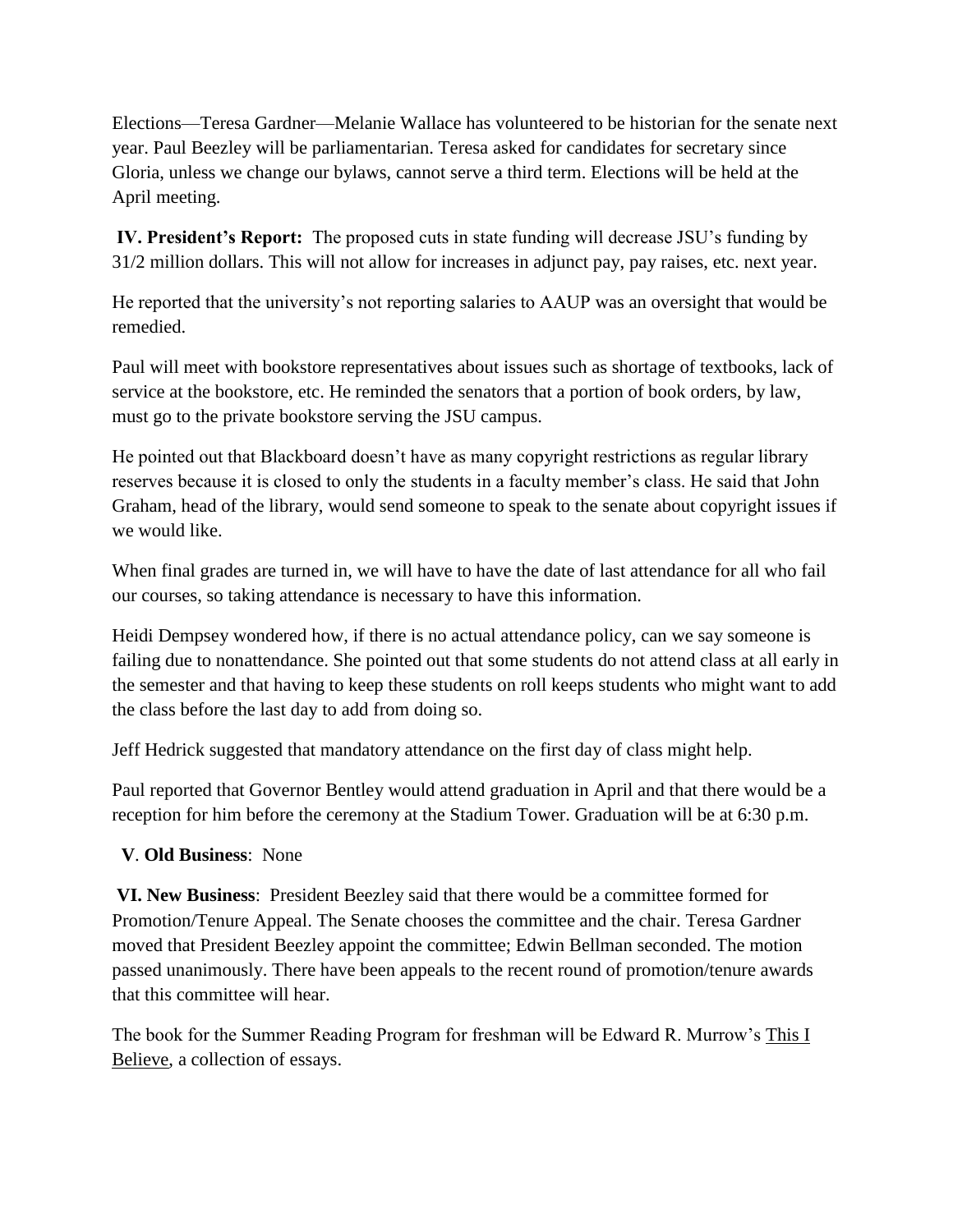The library will have extended hours during exams. It will stay open two hours past its 11 p.m. closing time until 1:00 a.m. Staffing for the extra hours will be handled on a voluntary basis. Regular services of the library will still shut down at the regular time; the extra two hours is for study purposes only.

April 18 will be the next Board of Trustees meeting as well as the next Senate meeting (The Senate meeting was actually ascertained to be on April 11 after this announcement was made).

Paul will be appointing three new members to the University Travel Grant Committee to replace members rotating off.

In other new business, the problem with the scheduling of Spring Break at Jacksonville High School and JSU not being at the same time was brought up. Teresa Gardner pointed out that schools in other systems have spring break at different times and that the parents of those students who work at JSU have to make arrangements for child care.

Gloria Horton mentioned that the only resolution to this problem would be if all schools in the state were mandated to take their spring breaks at the same time; otherwise, everyone's schedules cannot be accommodated.

Paul mentioned that the question of moving up a division in athletics will likely come up at the board of trustees meeting. He pointed out that not only do we not have the facilities to move up but that we have not yet been invited to move up.

Paul said that he would ask questions of the board about a tuition increase to cover the escalating bond issue for the stadium when faculty still won't get raises.

He will e-mail the report from the BOT meeting to senators.

David Dempsey said it would be fair to point out to the board that we should not have to use tuition increases to pay bond payments when we are understaffed and underpaid.

## **VII. Announcements:**

Misty Cobb announced a regional Blackboard Symposium on April 21-22 at the JSU campus. She said that most of those registered so far were not JSU faculty and encouraged faculty to register.

Gloria Horton pointed out to her that since the conference is during final exams, many faculty cannot take advantage of the opportunity because our exam schedules are set.

Charles Dixon, SGA Representative, said that SGA elections were coming up and reminded senators about Higher Ed Day in Montgomery in April.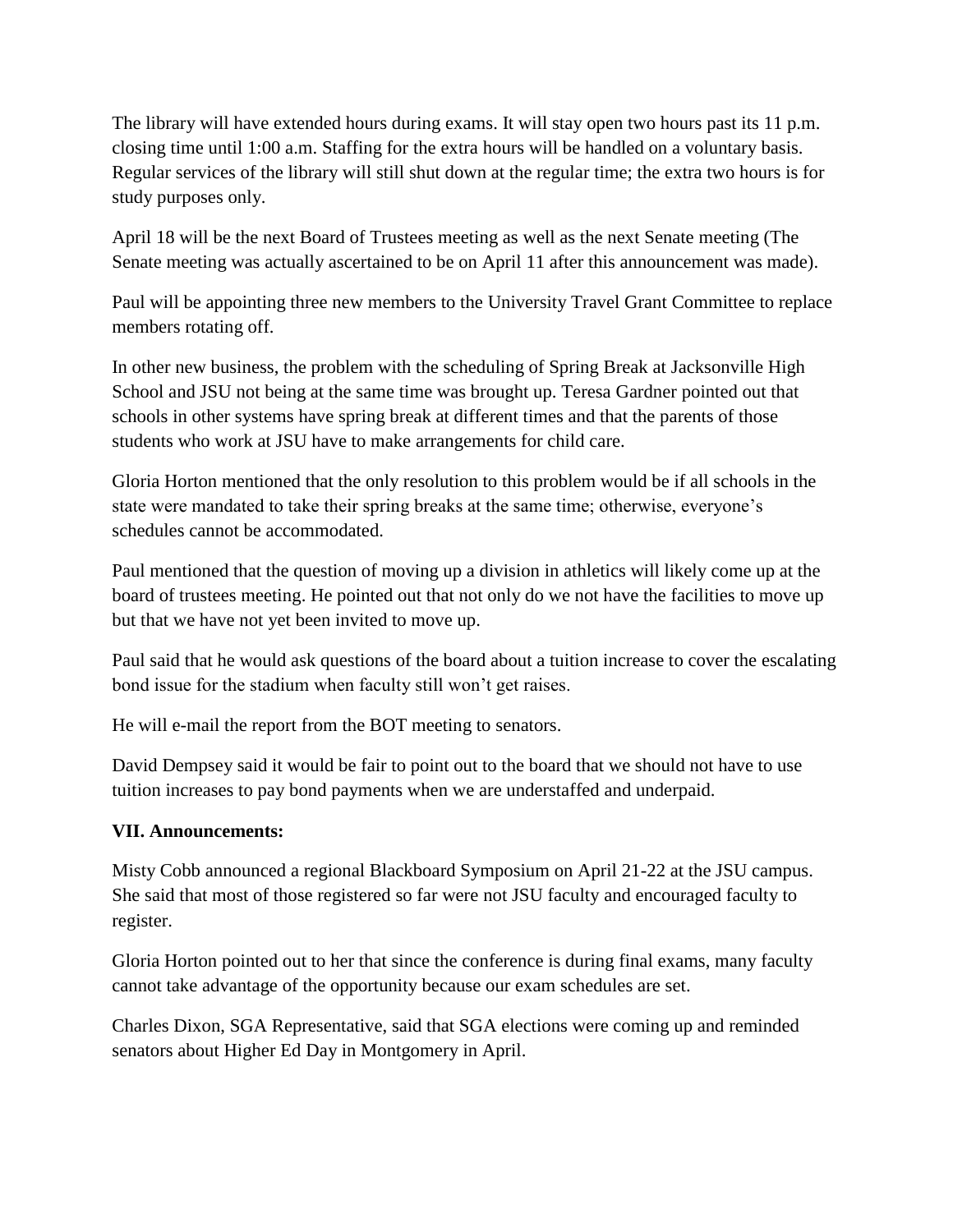Gloria Horton announced that Academe would meet on April 7. Jimmy Triplett will be the presenter.

**VIII. Adjournment**: There being no further business, Greg Pass made the motion to adjourn. David Dempsey seconded. The motion passed unanimously.

Respectfully submitted,

Gloria Horton Secretary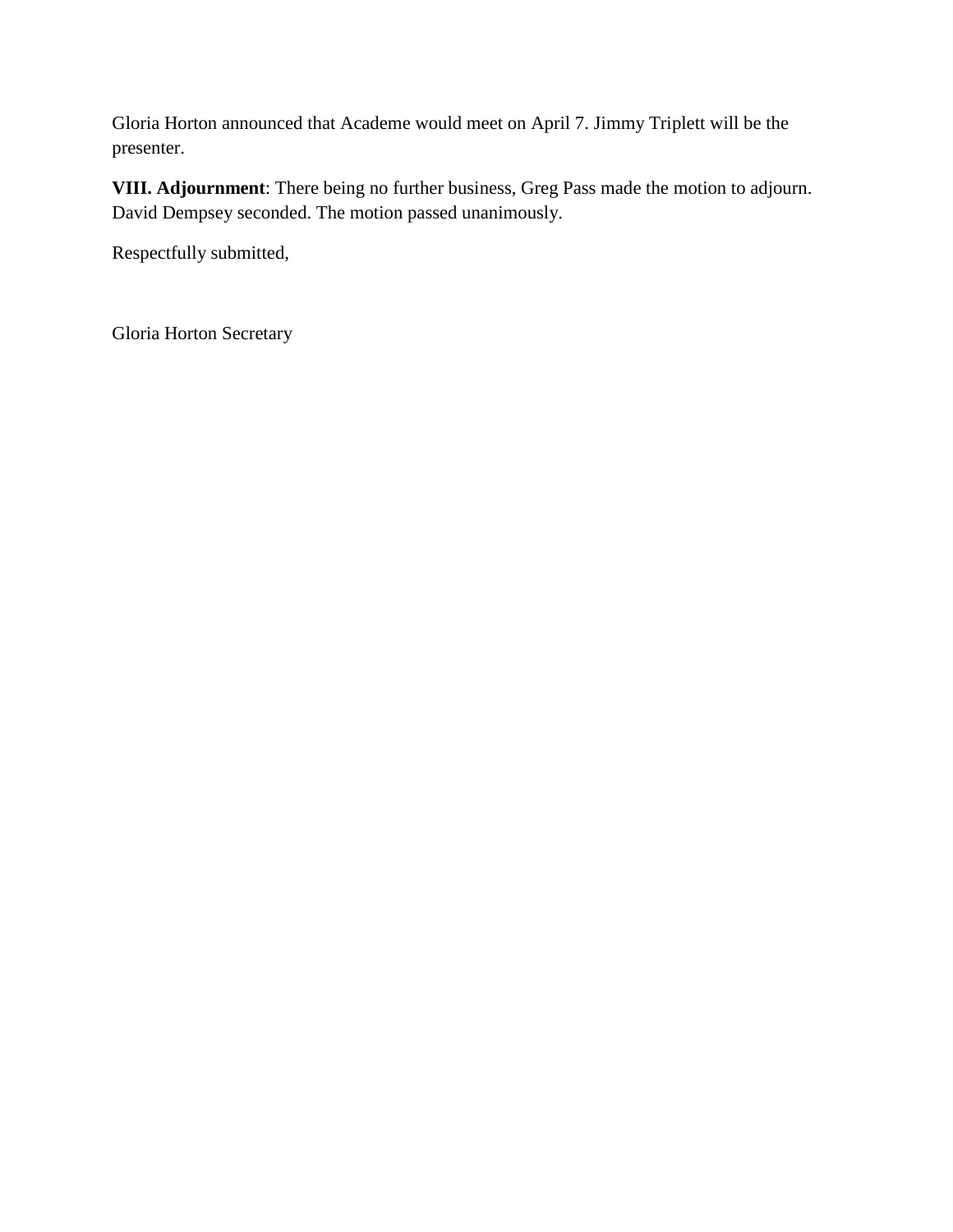### April 11, 2011

**I. Call to Order**: President Paul Beezley called the meeting to order at 3:17 p.m.

 **Members Present:** Paul Beezley, Edwin Bellman, Randy Blades, Benjie Blair, David Dempsey, Heidi Dempsey, Teresa Gardner, Aaron Garrett, Curt Gladen, Douglas Gordon, Larry Gray, Jimmy Griffin, Mark Hearn, Jeffrey Hedrick, Gloria Horton, Keith Lowe, Allison McElroy, Nixon Mwebi, Tim Roberts, Kim Stevens, Charlsie P. Vann, Melanie Wallace

 **Members Absent:** Kevin Callaway, Misty Cobb, Mike Davis, Bill Lowe, Nancy Mellen, Linda Mitchell, Greg Pass, Jenny Savage, Jeffrey Taylor

 **II. Guests:** Dr. Andrea Porter and Ms. Jennifer Foster, both of the English Department, discussed with the senate a proposal to replace LS 100 with JSU 101, stating that the one day session at Freshman Orientation is not helping that much because freshmen tend not to retain the information. The proposed new program would

- A. Help students find majors
- B. Include a "Discover" program to help them understand JSU
- C. Help implement the summer reading program
- D. Get new students actively involved in JSU
- E. Help students to understand college protocols, classroom etiquette
- F. Familiarize freshmen with JSU services
- G. Help them acquire the knowledge and skills to be successful at JSU

Heidi Dempsey asked how this program would affect transfers. Ms. Foster responded that those who had 24 hours or more would not have to complete the JSU 101 requirement.

Benjie Blair asked if the course would be for credit hours and whether that would pull away from the 128 hour curriculum. The response was that whether or not the course would be for credit had not yet been decided but that the input of senators would be welcomed on that issue.

Benjie also asked if the course could be put on I-Tunes, and Ms. Foster responded that they hoped to be able to work with Distance Education to do an online version.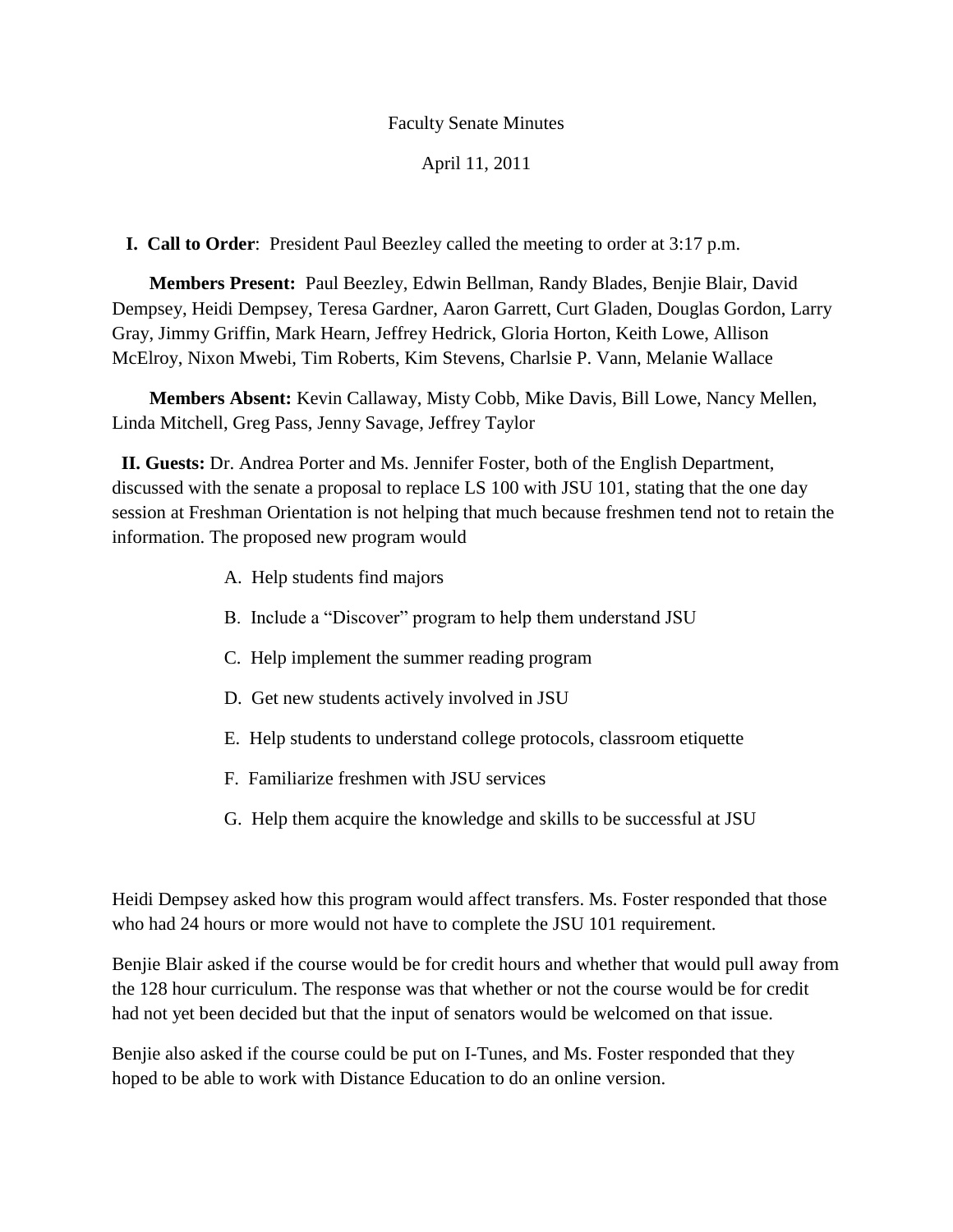David Dempsey commented that the course would also be good for transfers and that they could have their own group.

Randy Blades questioned whether a no-credit course could be made a graduation requirement.

The question also arose about how this affected LS 100, and the answer was that LS 100 is optional.

Edwin Bellman said that if the course becomes a graduation requirement, it will have to meet SACS criteria.

Paul Beezley commented that he would like to see no freshmen with declared majors.

David Dempsey pointed out the delaying the declaration of a major could put students behind on their track to graduation.

Paul also mentioned the push to go from a 128 hour degree to a 120 hour degree.

Ms. Foster pointed out that it would be good for students to have good advisement early, even if they did change majors.

The question of how the sections of JSU 101 would be staffed, and the answer was there would be approximately 35 sections of 30 students each, staffed by GO advisors and past GO advisors.

Heidi Dempsey said she thought this was a good idea since so many students do not have advisors now.

Jimmy Griffin's suggestion was rather than grades, students should be given a Pass or Fail.

Paul suggested that if we have further comments or questions, we should e-mail them to Dr. Porter or Ms. Foster.

Next, John Rozier and David Thornton presented information to the faculty on the Digital Measures software being implemented at JSU. The purpose will be as a repository for faculty activity information, such as Faculty Annual Review, internal reports, etc. After the initial entering of information, it would just be a matter of updating activities as they are completed. The system will go "live" on May 1. Eventually, old reports will be phased out.

Aaron Garrett asked whether this was not also a Blackboard component.

Digital Measures is a hosted system to help us get ready for SACS. SACS will be checking to be sure we are qualified to teach what we are teaching, and an electronic CV will assist in this.

Jimmy Griffin said that the College of Education and Professional Studies already uses Live Text, and he wondered why they should have to do this type of data input twice.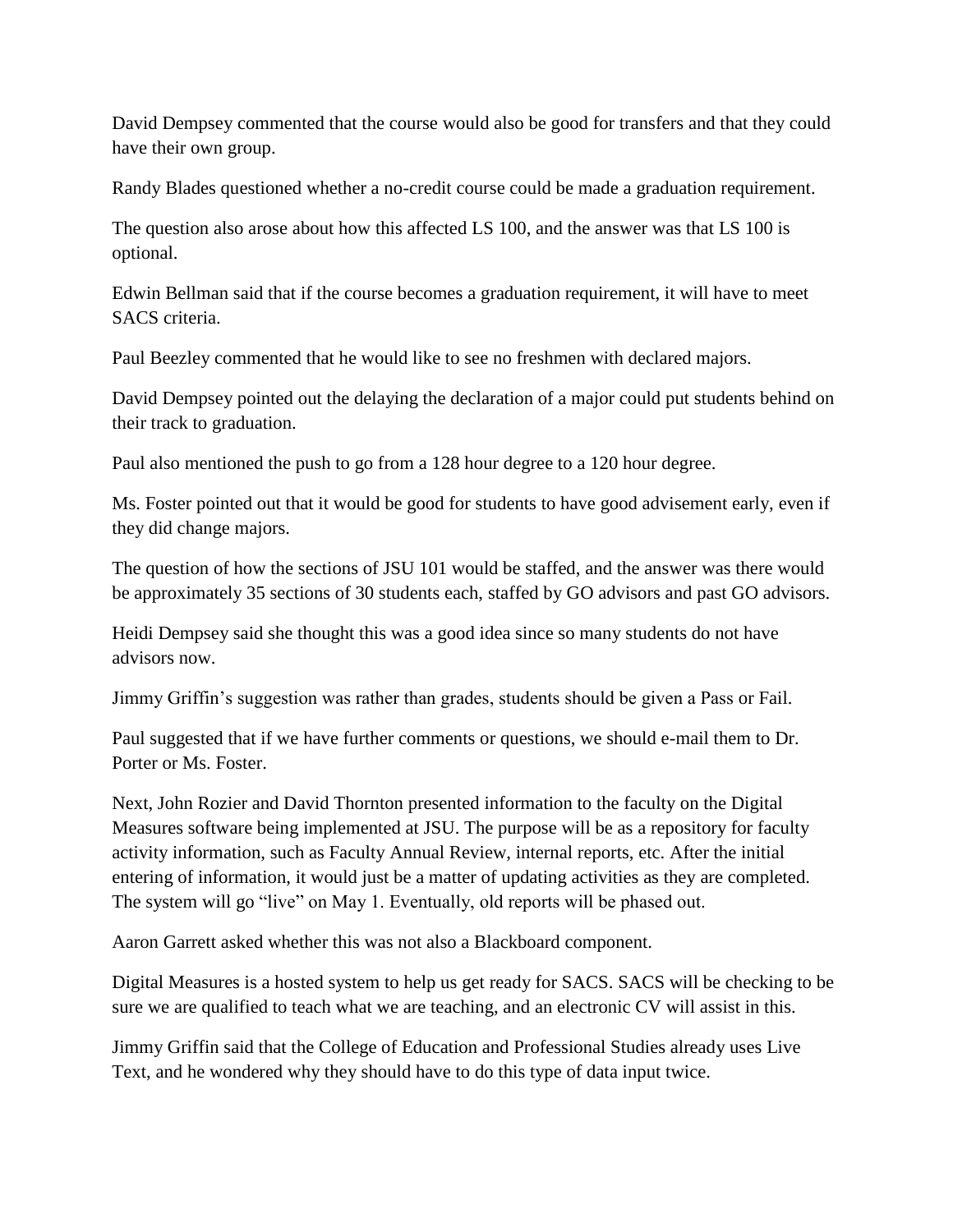John Rozier responded that they are looking at export measures on Live Text. If they map, it will be possible to import data from Live Text to Digital Measures.

Curt Gladen asked how privacy issues would be addressed.

John Rozier said it might be possible to set up faculty web pages from CVs with restrictions using Digital Measures.

Heidi Dempsey asked how will committee work in departments be done if access is restricted.

The response was that security measures would allow the author, the department head, and the dean access.

Those instituting Digital Measures will rely on faculty to determine who needs what kind of access.

There will eventually be a link to Digital Measures on My JSU.

Keith Lowe said this had been used before in CCBA, but with some management issues.

**III. Approval of Minutes:** The minutes of the March meeting were approved. The motion to approve was made by Edwin Bellman and seconded by Benjie Blair.

### **IV. Committee Reports:**

Admissions and Scholarship—Gloria Horton reported that the committee is still awaiting

responses to the promised GPA resolution.

Honors—Heidi Dempsey reported that the committee will meet in May.

Policies—No report

Welfare—No report

Elections—Teresa Gardner reported these nominees for offices:

Vice President—Benjie Blair

Secretary—Jennifer Savage

Historian—Melanie Wallace

Parliamentarian—Paul Beezley

Elections will be held at the May meeting of the senate.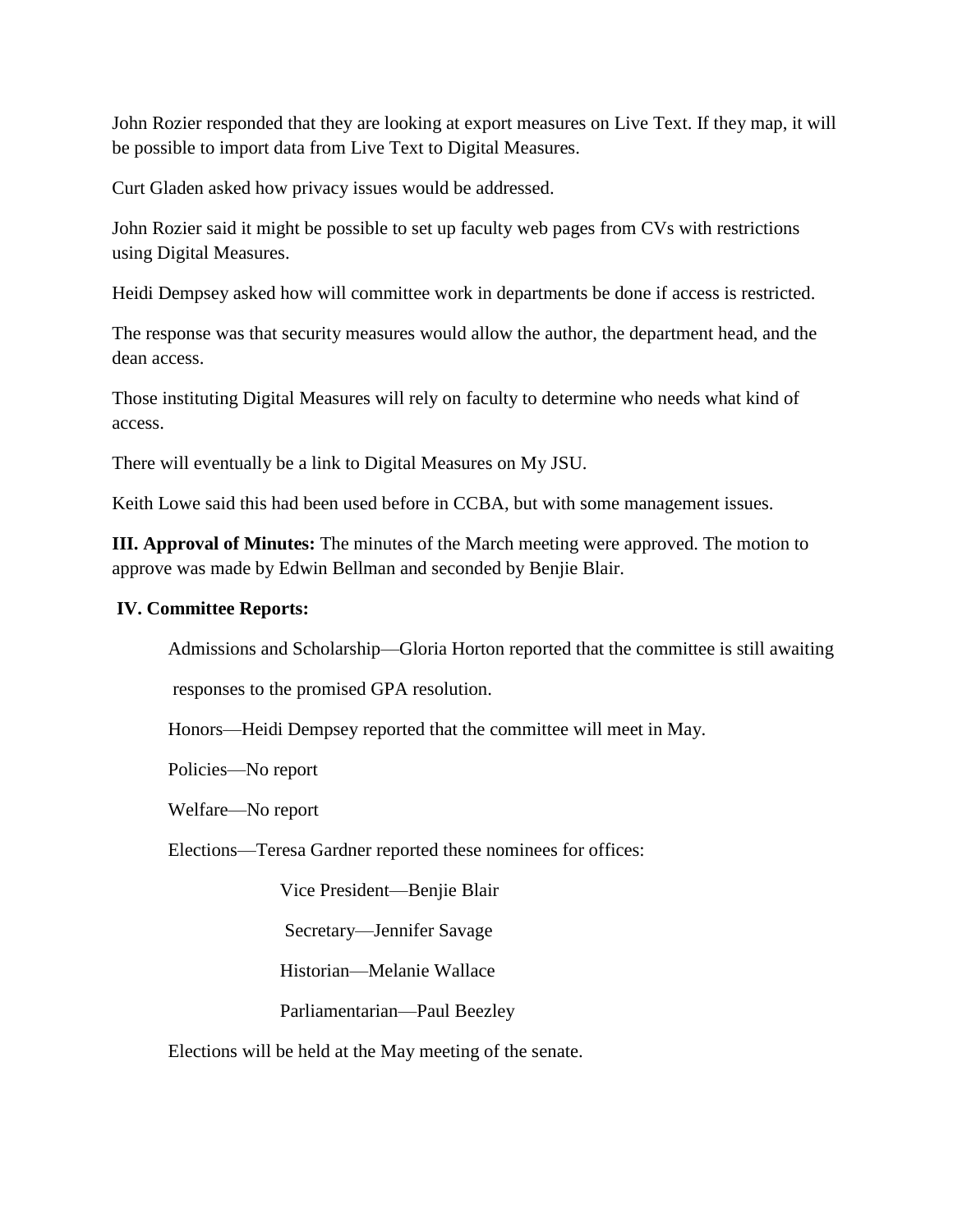President's Report: Paul reported that the 2012 calendar would run from August 29 through November 30, with exams the week of December 3-8 for fall; spring would begin on January 9 and end on April 19, with exams the week of April 22-27.

Academic Measures—this group wanted to recruit for online courses for 70% of the revenue. The group did not get support.

There are three current administrative searches—Athletic Director, chaired by Maureen Newton; VPIA, chaired by Paul Beezley; and the VPIT search.

A third capital campaign will begin in two to three years.

Graduation will be April 29. A reception will be held at 5:00. Parking will be reserved for those whose names are on the list.

# **V. Old Business:**

The Intent to Travel form was submitted to the senate for a vote, with the motion to approve made by Jimmy Griffin and seconded by Nixon Mwebi.

David Dempsey commented on why we are adding this form. It will keep faculty who buy tickets before they have approval from being denied reimbursement once they are approved.

Heidi Dempsey recommending putting the word "sought" after "Funding" on the top portion of the form. The motion was made to adopt the form as amended by Jimmy Griffin. Heidi seconded the motion. It passed unanimously.

The senate next discussed the Online Adjunct Pay Resolution.

Heidi pointed out that this is overload pay, not online pay.

Teresa Gardner stated that the increase for a change in faculty rank is only \$3,500 and under this proposal, teaching one overload would bring in just as much money.

Benjie Blair suggested sending this resolution back to committee to be rewritten.

## **VI. New Business:**

The continuing problems with the bookstore, including the long list of faculty who were told they had not ordered books and that this made the bookstore noncompliant, was brought up.

Jeff Hedrick said he put his books on several months ago, only to be told it had to be done by an administrative assistance.

Paul Beezley said the felt the issue over ordering was the bookstore's response to complaints made against it.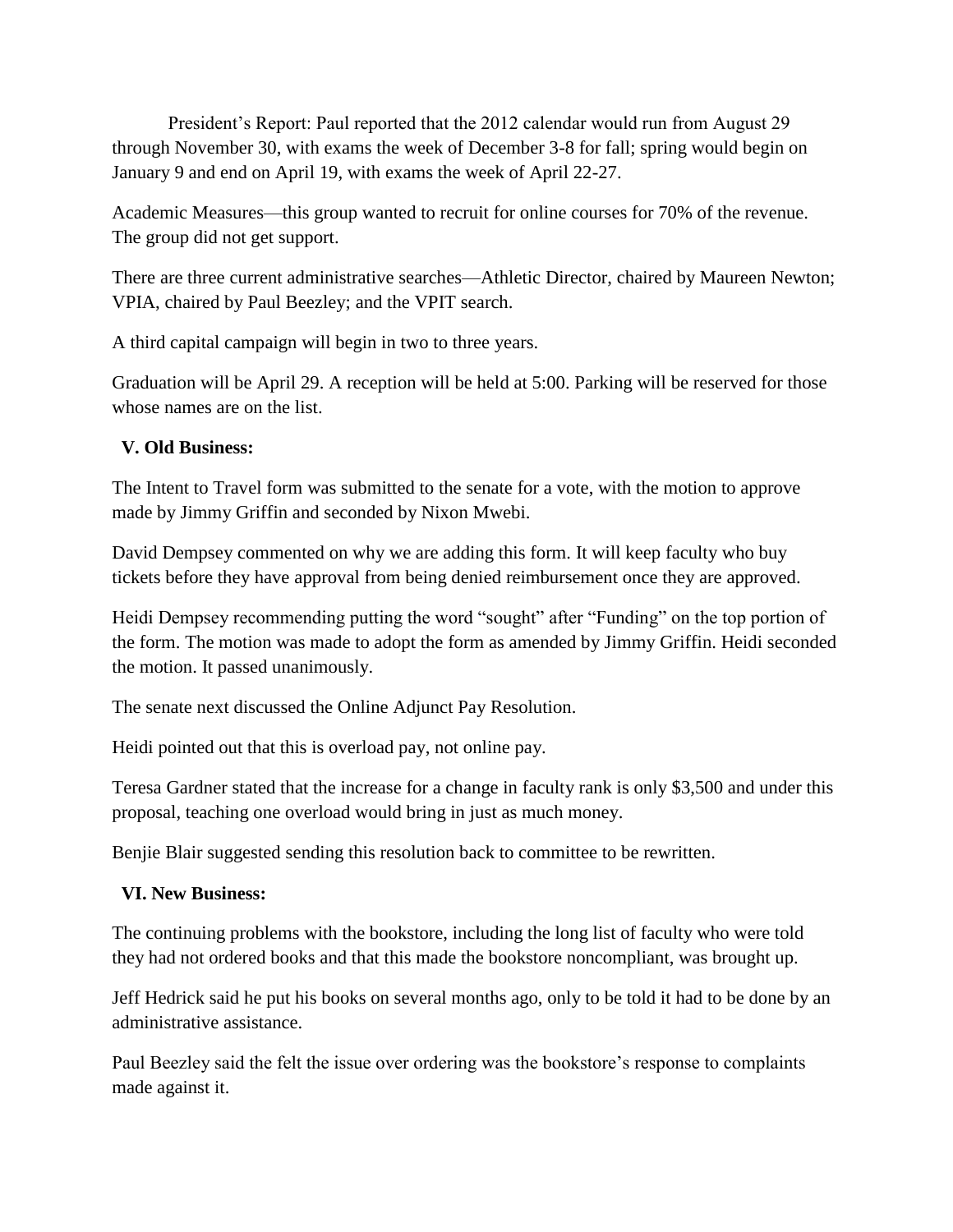Jeff Hedrick stated that the IDEA evaluation system needs to be improved.

# **VII. Adjournment:**

There being no further business, Gloria Horton moved that the meeting be adjourned. David Dempsey seconded. The vote was unanimous.

Respectfully submitted,

Gloria Horton, Secretary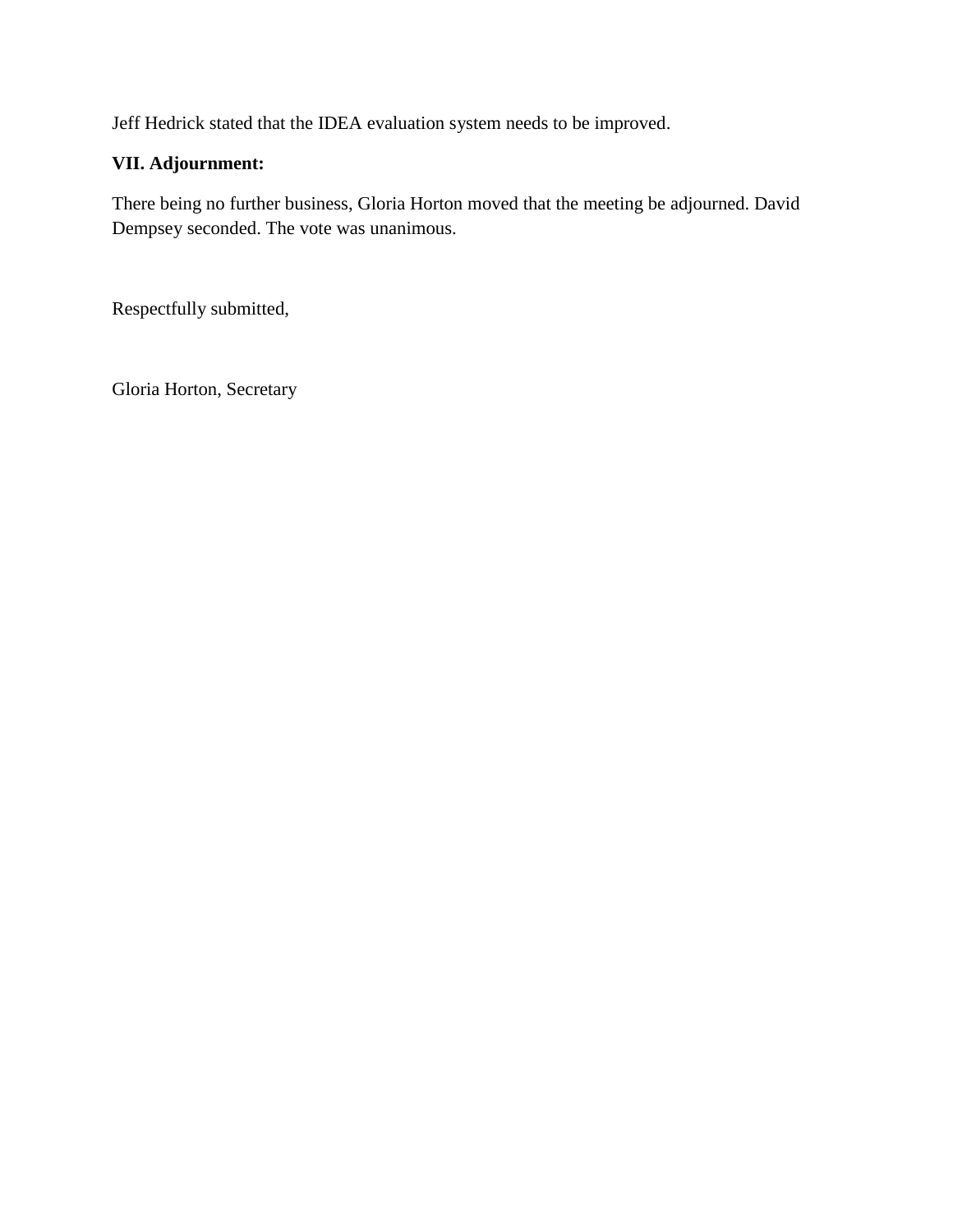### May 9, 2011

### **I. Call to Order**: President Paul Beezley called the meeting to order at 3:15 p.m.

 **Members Present:** Paul Beezley, Randy Blades, Benjie Blair, Kevin Callaway, Kerri Anne Reese (for Misty Cobb), Mike Davis, David Dempsey, Heidi Dempsey, Teresa Gardner, Aaron Garrett, Douglas Gordon, Larry Gray, Jimmy Griffin, Mark Hearn, Gloria Horton, Keith Lowe, Allison McElroy, Nancy Mellen, Nixon Mwebi, Greg Pass, Tim Roberts, Jenny Savage, Kim Stevens, Jeffrey Taylor, Melanie Wallace,

 **Members Absent**: Edwin Bellman, Curt Gladen, Jeffrey Hedrick, Linda Mitchell, Charlcie Vann

 **II**. **Guests**: Clint Carlson, Vice President for Administrative and Business Affairs, reported to the group on the status of the stadium bond. He stated that revenue from the stadium was \$862,000 plus \$300,000 from the Ole Miss game and \$528,000 from Sky Boxes and \$513,000 from club level seats for a total revenue of approximately 2.8 million dollars. The bond payment will be 4.2 million dollars. He said that the university will have funds to meet the payment, although the athletic department will not be able to generate all of the difference and that part of the payment will come from what has been budgeted. He said that increased ticket sales and game guarantees, among other things, would mitigate the need for having to make up the difference in the future.

On the outsourcing of student health services, Mr. Carlson said that a Request for Proposals had gone out seeking bids for combining sports medicine and the student health center services on campus. The purpose would be to get an outside group to run the health services at no cost to the university. At present, the university is paying \$268,000 annually for running the health center. The hope is that faculty would all use the health center under the new proposal and that co-pays would go to the health center. Proposals are due June 6.

Mr. Carlson also talked about university scholarships, saying that the value of scholarships for the past year was 2.2 million dollars and that there would be a net cost of 4.1 million dollars for scholarships for next year. He pointed out that the growth of the university by 500 students and the tuition increase will generate extra income (approximately \$63,000) but with 83% of these students on scholarships, the tuition increase will not generate enough income to cover the added costs.

Mr. Carlson said that JSU is on fairly solid financial ground as long as unexpected things don't arise. The financial situation is tight, though, and will get tighter. Long-term, we will have to look at all the things we are doing as a university and quit doing some of them.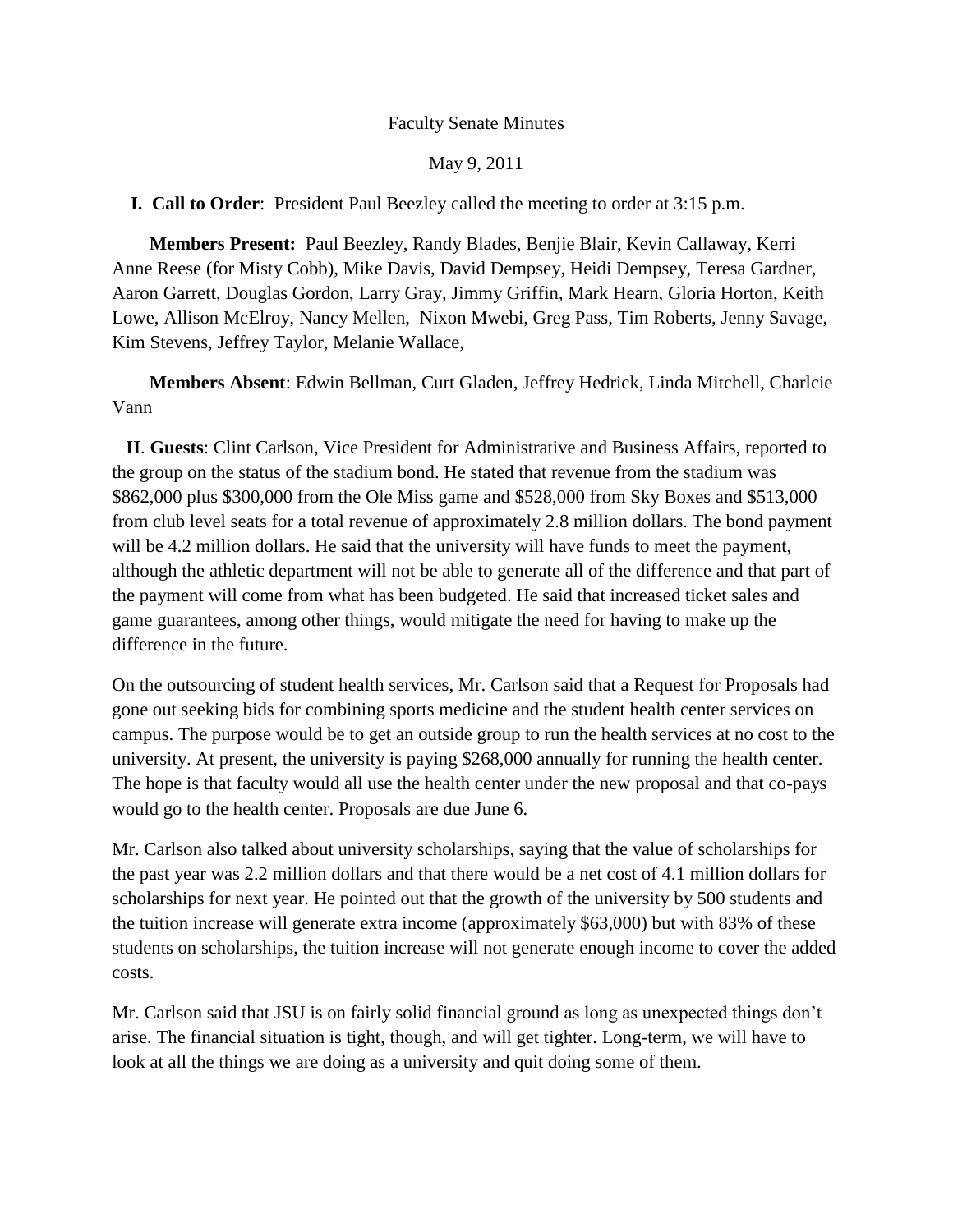Heidi Dempsey asked whether the administration or the Board of Trustees came up with the idea of outsourcing health services, and Mr. Carlson responded that the idea came from the board.

The question was asked whether services would be the same or more under the outsourcing plan, and Mr. Carlson responded that there would be more services.

**III. Approval of the minutes:** A motion to approve the minutes of the last meeting was made by Keith Lowe and seconded by Jenny Savage. The motion passed.

# **IV. Committee Reports:**

**Admissions and Scholarship:** The resolution concerning Good Academic Standing was presented to the senators by Gloria Horton, chair. This resolution calls for students to have a 2.0 average GPA at all points of their studies to remain in good academic standing. Any time their GPA falls below this average, they will not be in good academic standing and will be notified immediately of this. President Beezley commented that he felt it was morally wrong to keep students at JSU thinking that they will be able to be successful when their GPAs are such that they can never reach the GPA required for graduation.

The motion on the resolution passed unanimously. The resolution will be sent to Academic Council.

**Honors:** Heidi Dempsey, chair, announced that the Faculty Awards Convocation would be May 10 at 5:00 p.m. and encouraged all senators to attend.

**Policies:** No report

**Welfare:** Jimmy Griffin reported that last month's resolution had been reworded to just refer to overload pay.

Heidi Dempsey asked if full-time temps would be included.

Paul Beezley responded that the resolution deals mainly with adjunct pay, not regular employee pay.

The motion passed.

 **V. President's Report:** President Beezley reported that the outsourcing of Student Health Services was never discussed before the BOT meeting, just electronic billing proposals. He also reported that 8 of 9 coaches expressed to the board their opposition to changing our current sports medicine provider. The only coach not opposed to the change is the head football coach.

The eight opposing coaches expressed their appreciation of the faculty for its support.

Dr. Teresa Gardner, incoming senate president, and Dr. Paul Beezley met with the provost and president of the university last Thursday to discuss at length the move up in athletics. Both the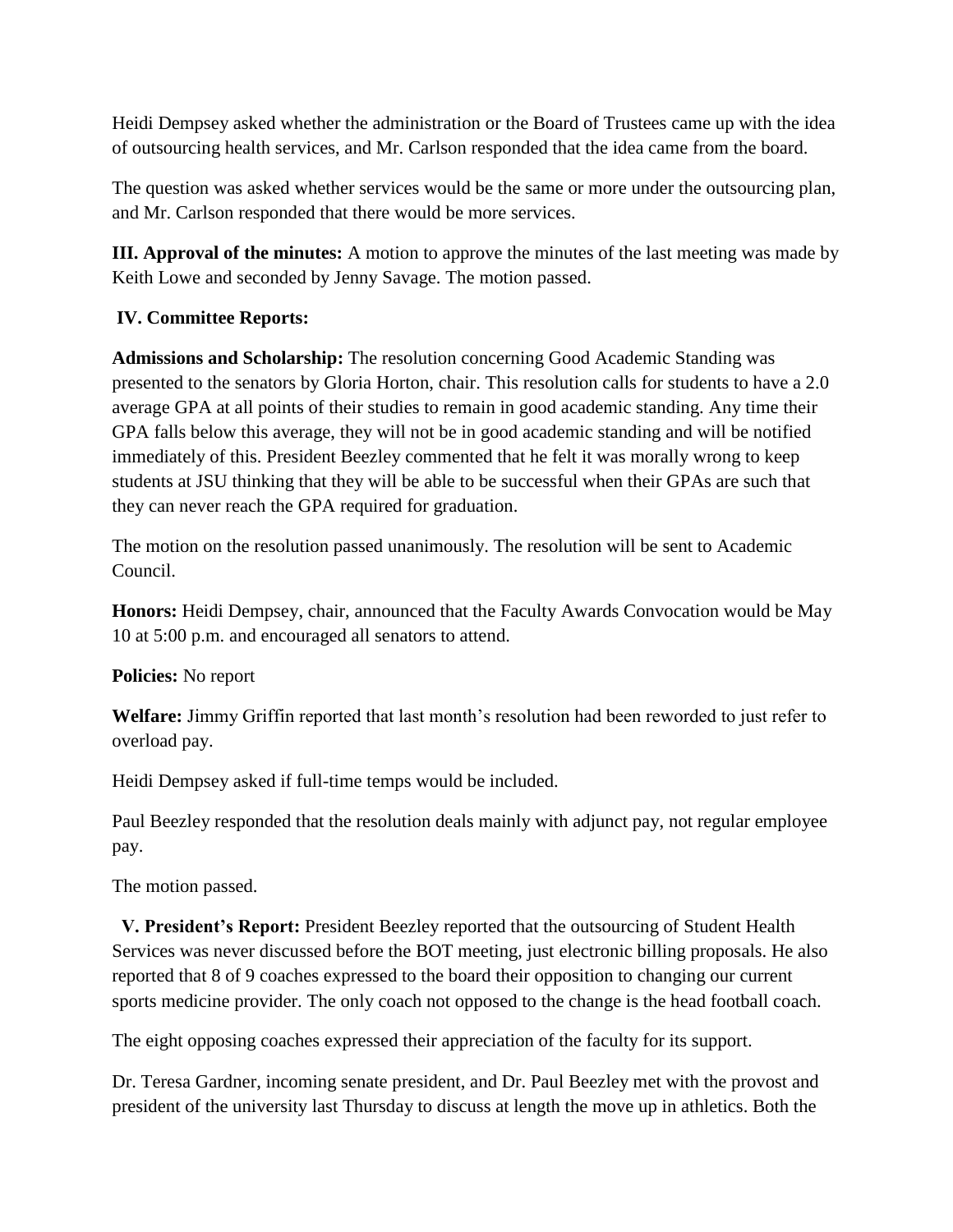provost and the president assured the senators that the move will not come any time soon because JSU doesn't have the facilities required to make the move.

On Health Services, President Meehan pointed out advantages such as longer hours and better family care that would make the change appealing.

# **VI. Old Business:** None

**VII. New Business:** The senate executive committee, in its last meeting, looked at the proposed changes in student health care, noting that the call for proposals has no requirement for stating conflict of interest and that the proposal form seems heavily weighted toward athletics (6 pages) rather than overall student care (1 page).

Senators had many questions, including whether a new provider might be able to come back after receiving the bid and ask for more money, what the process for selecting a provider would be, and when the decision would be made, why we were changing our overall health services just to benefit athletics, why a feasibility study has not been done on this, and why educational outreach and epidemic elements of health, contained under our current student health system, are not included in the proposal guidelines.

Overall, the senators felt there had been too little input from faculty and students and that the changes to student health services should not be made for at least a year, giving us time to see what faculty and students want to do.

Heidi Dempsey was concerned that student health services would no longer include physicals for students doing practicums, internships, etc. and will discourage students from doing these things, if they have to pay to have physicals done.

Keith Lowe asked if a senate resolution would carry much weight with the board. The response was that a resolution would at least let the board know our feelings on this matter.

Jimmy Griffin pointed out that it is the process by which this is being done rather than the idea of changes to the student health system that is the problem.

A vote to express opposition to changing student health services without surveying faculty and students first passed. A resolution will be presented to the board.

A second resolution against the move up to the FBS division in athletics was discussed.

Linda Mitchell asked what the possibilities were of "things getting fixed" to look good for a move up.

David Dempsey said all his faculty were opposed to the move, saying that if academics is being cut financially, so should athletics.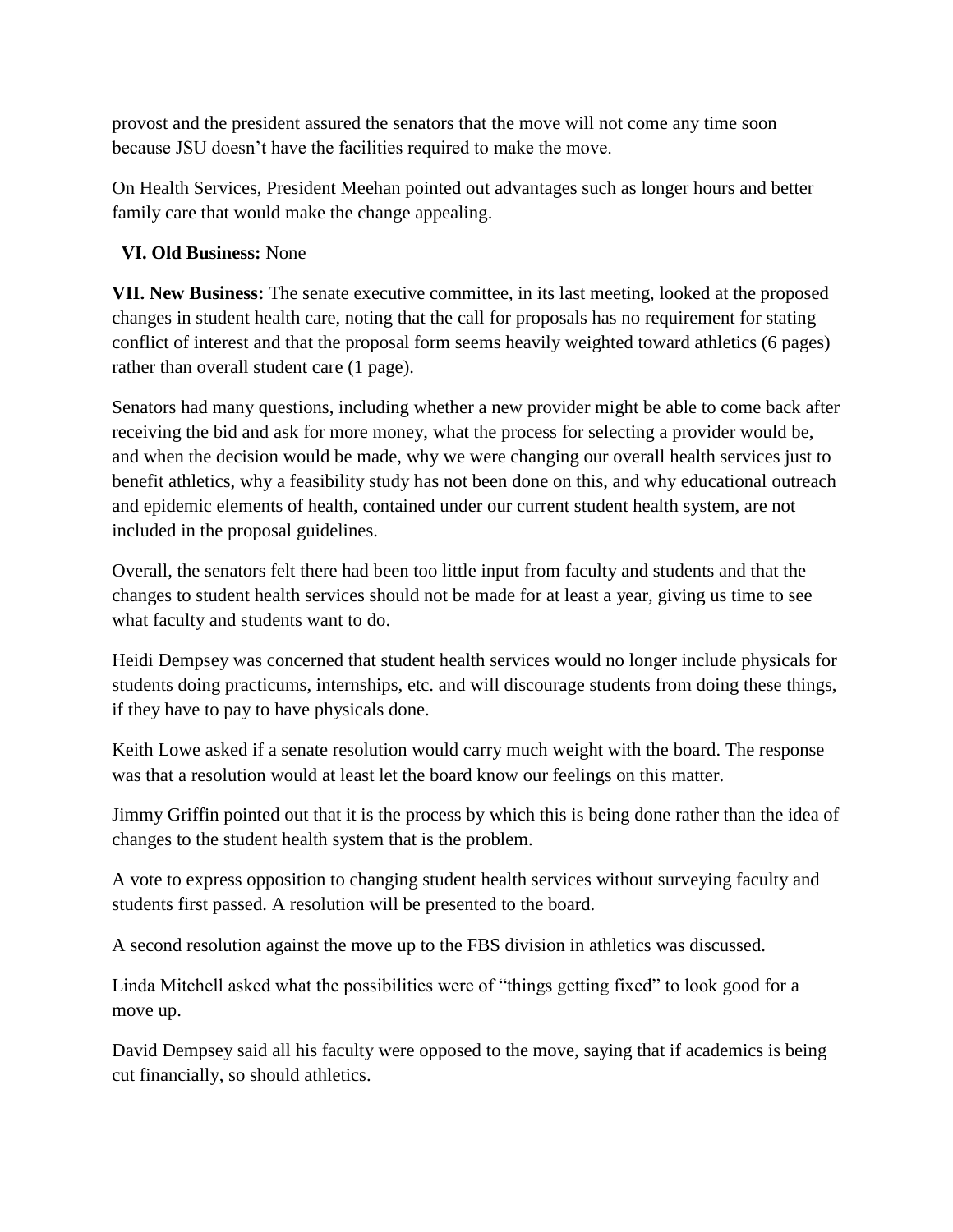Kim Stevens said that she had looked back at faculty senate minutes from the time when the stadium was an issue and that the board had indicated that it was also a "we're-just-looking-intothis" deal. She also referred the senators to a 2007 resolution from the senate opposing the move up to a higher division in football.

The debate on the issue was closed. A vote on the resolution against the move was called for. The vote was unanimous to send a resolution opposing the move up forward.

Discussion turned to unhappiness about the actions and decision-making of the board of trustees and to what options the senate had to make its feelings known to the board.

President Beezley said that a no-confidence resolution may not be the answer at this time; rather, he suggested asking the board to answer our questions, instead.

Jenny Savage pointed out the the board has been doing what it wants for the last two years without regard to faculty, student, and public opinions, so the time to vote has come.

It was pointed out that the last no-confidence vote occurred during the tenure of Dr. McGee.

Allison McElroy asked what would happen if we proceed and the board ignores the vote.

David Dempsey said that contacting SACS, the Alabama Ethics Commission, or the Governor would be logical next steps.

Randy Blades voiced his concern that publicity generated by a no-confidence vote might be harmful to the university.

After Nixon Mwebi asked for an explanation of how the board members were appointed and for how long, it was brought up that when Auburn did its vote of no confidence, the governor was included in the vote, since he is the ex-officio chair of the board.

Keith Lowe said that if this is the case, a vote of no-confidence may have the adverse effect of getting less money directed our way from the state allotments.

Teresa Gardner argued that since we haven't given the board notice of our displeasure, we need to work to change the board's mindset rather than immediately do a vote of no-confidence.

Benjie Blair thought we should let the board know of our frustrations with them and that a vote of no-confidence was being considered.

Jenny Savage inquired whether we had not already let our displeasure about the stadium be heard.

Nancy Mellen said her faculty was split over a no-confidence vote and wondered if it would be more prudent to see what happens when the two resolutions passed today were presented to the board.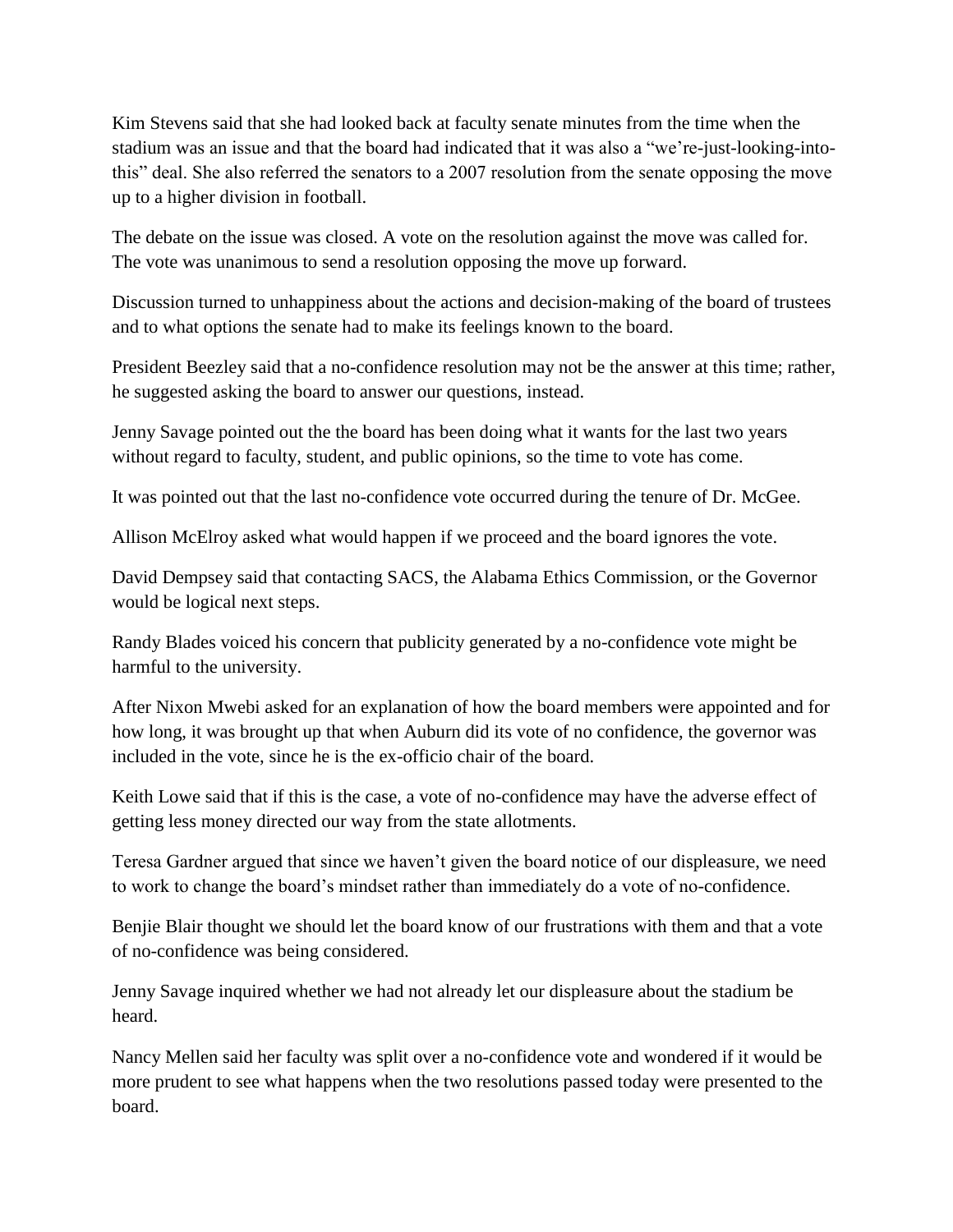Randy Blades asked if there were some course of action we could have in place before the July board meeting.

Paul Beezley stressed the importance of our doing something, especially on the student health center issue, but suggested a letter of concern may be the immediate step we should take.

Heidi Dempsey moved that we prepare a survey/evaluation of the board by all faculty to see what they wish to do and get this disseminated by the end of May. Aaron Garrett seconded the motion. Heidi Dempsey, Teresa Gardner, and Aaron Garret will work on the survey.

David Dempsey suggested that we pass a motion to send a letter to the board.

Jenny Savage said that the tone should be one of enlisting their cooperation and one of shared governance.

Benjie Blair moved that the committee write a letter expressing our frustrations and advising the board of consequences. David Dempsey seconded.

Heidi Dempsey said the letter needs to be to the board by the end of May.

Nixon Mwebi said we should request the board's response in writing and then ask them to come before the senate in person.

The July BOT meeting will be at 10:00 a.m. in 1103 A and B, Houston Cole Library. All senators who can should plan to attend this meeting.

Jenny Savage suggested tabling the motion on no-confidence until after the July 11 meeting.

Gloria Horton then moved to have a called senate meeting in late July or early August if a letter does not provide the answers to our questions. Heidi Dempsey seconded the motion. The motion passed.

New officers were elected. They are as follows:

President Teresa Gardner

Vice-president Benjie Blair

Secretary Jenny Savage

Historian Melanie Wallace

Parliamentarian Paul Beezley

Teresa Gardner said she would like to form a committee of past senate presidents.

**VIII. Announcements:** Academe will meet May 16.